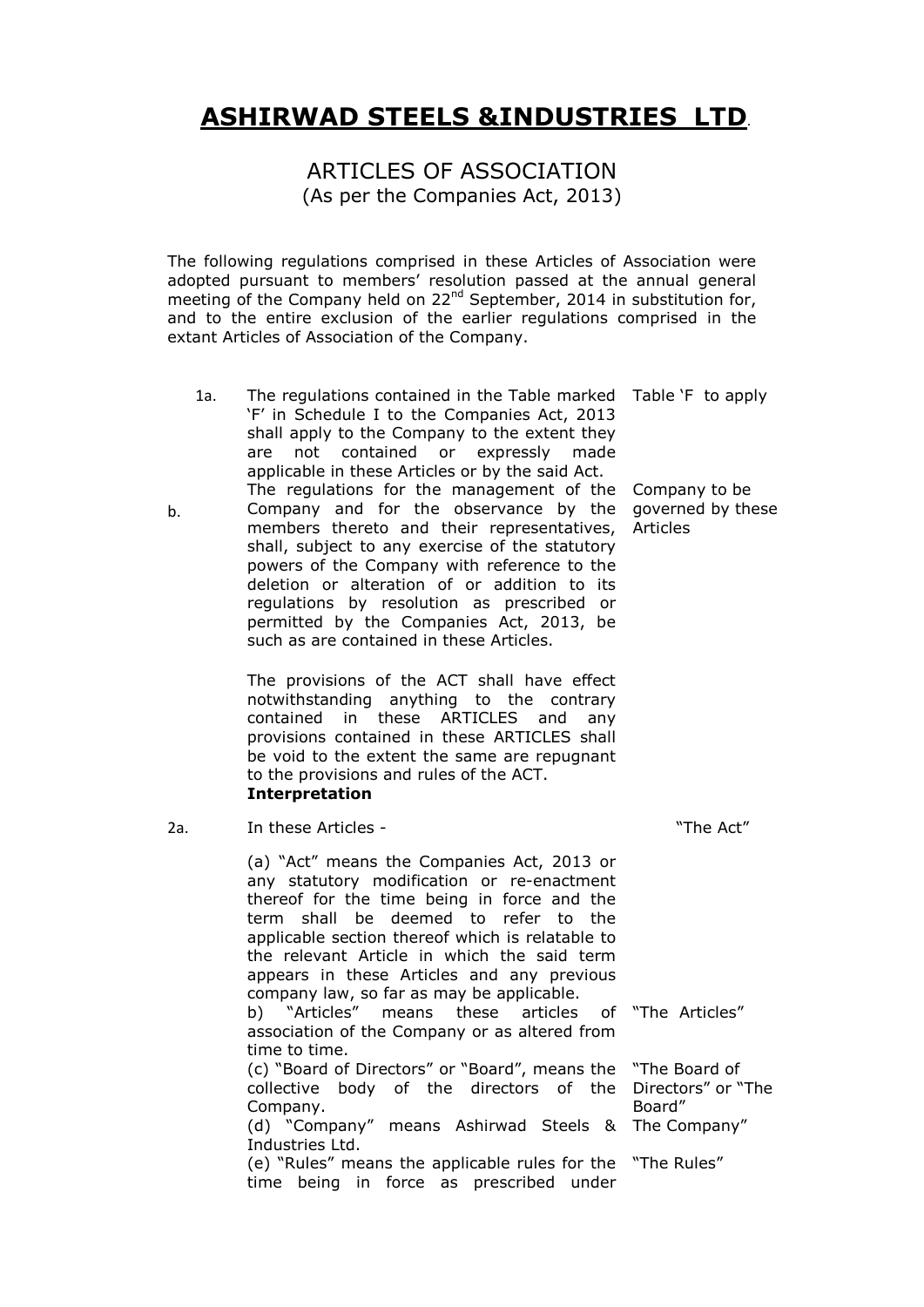relevant sections of the Act.

(f) "seal" means the common seal of the "The Seal" Company.

- 2b. Words importing the singular number shall Number "and include the plural number and words importing "Gender" the masculine gender shall, where the context admits, include the feminine and neuter gender.
- 2c. Unless the context otherwise requires, words Expressions in the or expressions contained in these Articles shall Articles to bear the bear the same meaning as in the Act or the same meaning as in Rules, as the case may be the Act

## Share capital and variation of rights

- 3. Subject to the provisions of the Act and Shares under those Articles, the shares in the capital of control of Board the Company shall be under the control of the Board who may issue, allot or otherwise dispose of the same or any of them to such persons, in such proportion and on such terms and conditions and either at a premium or at par and at such time as they may from time to time think fit.
- 4. Subject to the provisions of the Act and Directors may allot these Articles, the Board may issue and shares otherwise allot shares in the capital of the Company than for cash on payment or part payment for any property or assets of any kind whatsoever sold or transferred, goods or machinery supplied or for services rendered to the Company in the conduct of its business and any shares which may be so allotted may be issued as fully paidup or partly paid-up otherwise than for cash, and if so issued, shall be deemed to be fully paid-up or partly paid-up shares, as the case may be.
- 5. The Company may issue the following Kinds of Share kinds of shares in accordance with these Capital Articles, the Act, the Rules and other applicable laws :
	- (a) Equity share capital :
	- (i) with voting rights; and/or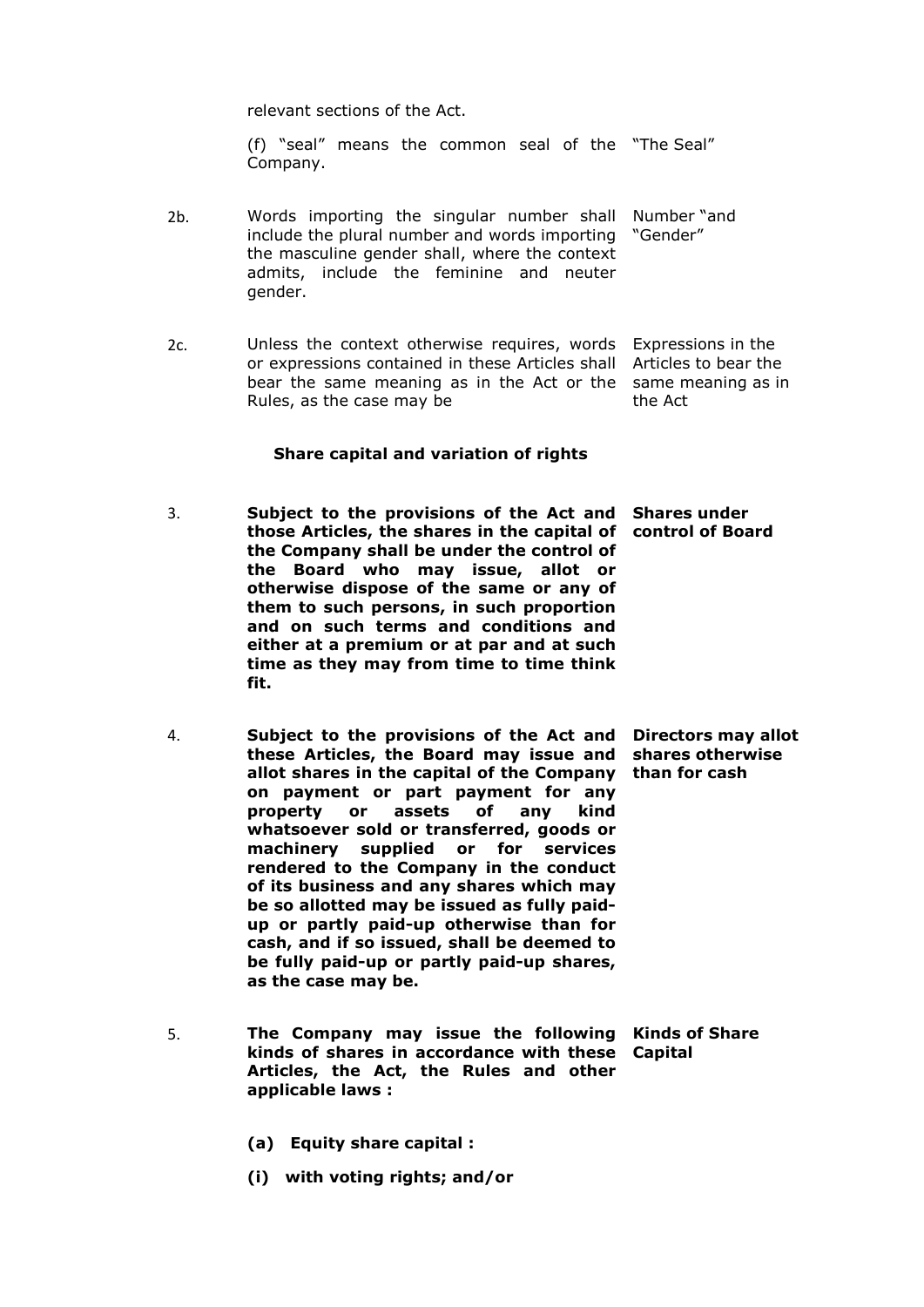(ii) with differential rights as to dividend, voting or otherwise in accordance with the Rules; and

(b) Preference share capital

6. Every person whose name is entered as a Issue of certificate member in the register of members shall be entitled to receive within two months after allotment or within one month from the date of receipt by the Company of the application for the registration of transfer or transmission or within such other period as the conditions of issue shall provide –

> (a) One certificate for all his shares without payment of any charges; or

> (b) several certificates, each for one or more of his shares, upon payment of such charges as may be fixed by the Board for each certificate after the first.

- 7. A person subscribing to shares offered by the Company shall have the option either to receive certificates for such shares or hold the shares in a dematerialized state with a depository. Where a person opts to hold any share with the depository, the Company shall intimate such depository the details of allotment of the share to enable the depository to enter in its records the name of such person as the beneficial owner of that share.
- Option to receive share certificate or hold shares with depository

in place of one defaced,

- 8. If any share certificate be worn out, defaced, Issue of new certificate mutilated or torn or if there be no further space on the back for endorsement of transfer, then upon lost or destroyed. production and surrender thereof to the Company, a new certificate may be issued in lieu thereof, and if any certificate is lost or destroyed then upon proof thereof to the satisfaction of the Company and on execution of such indemnity as the Board deems adequate, a new certificate in lieu thereof shall be given. Every certificate under this Article shall be issued on payment of fees for each certificate as may be fixed by the Board.
- 9. The provisions of the foregoing Articles relating to Provisions as to issue of issue of certificates shall *mutatis mutandis* apply to certificates to apply issue of certificates for any other securities including mutatis mutandis to debentures (except where the Act otherwise debentures, etc.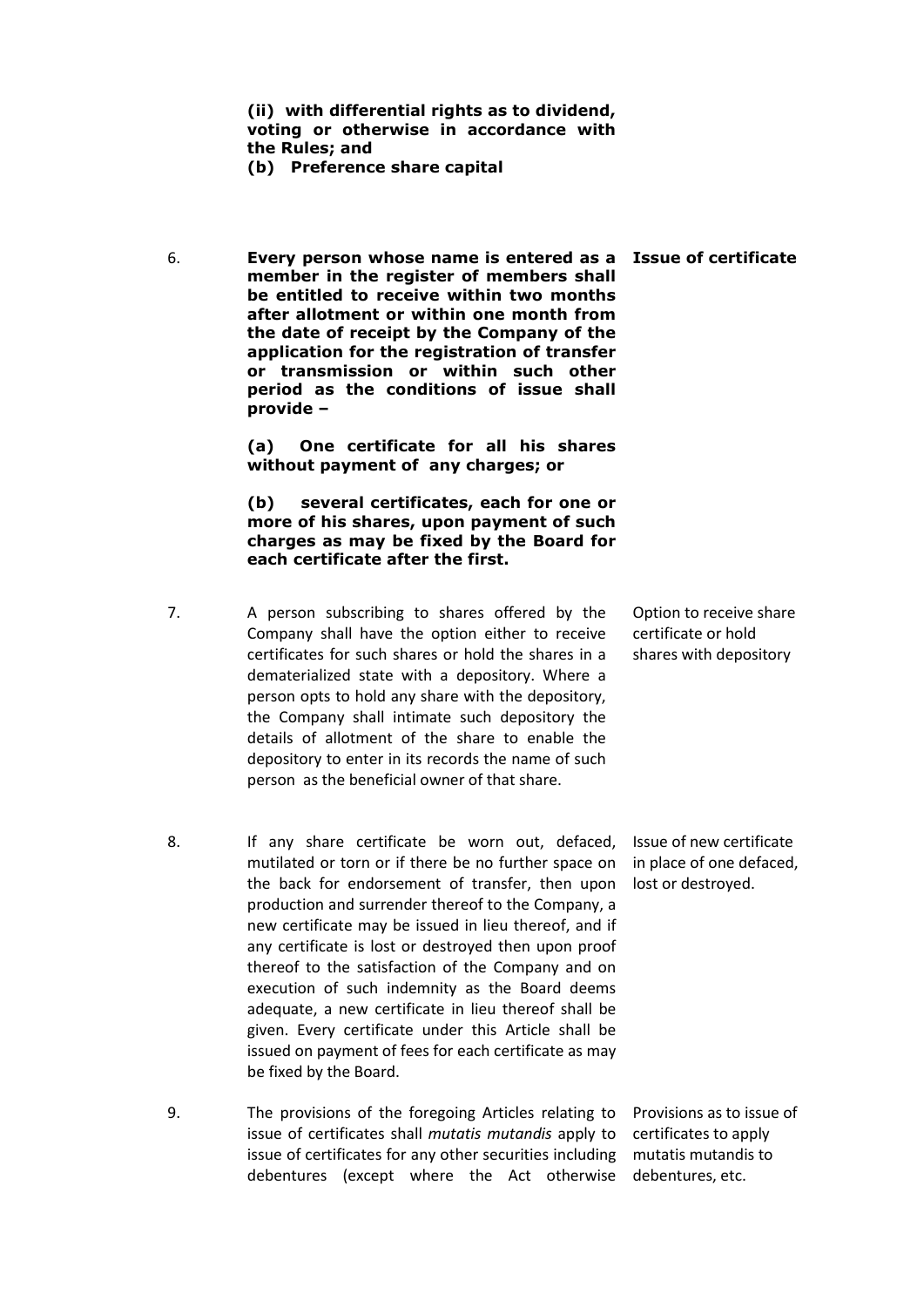requires) of the Company.

| 10a. | The Company may exercise the powers of paying<br>commissions conferred by the Act, to any person in<br>connection with the subscription to its securities,<br>provided that the rate per cent. or the amount of<br>the commission paid or agreed to be paid shall be<br>disclosed in the manner<br>Required by the Act and the Rules.                                                                                                                                                                                                                                          | Power to pay<br>commission in<br>connection with<br>securities issued                 |
|------|--------------------------------------------------------------------------------------------------------------------------------------------------------------------------------------------------------------------------------------------------------------------------------------------------------------------------------------------------------------------------------------------------------------------------------------------------------------------------------------------------------------------------------------------------------------------------------|---------------------------------------------------------------------------------------|
| b.   | The rate or amount of the commission shall not<br>exceed the rate or amount prescribed in the Rules.                                                                                                                                                                                                                                                                                                                                                                                                                                                                           | Rate of commission in<br>accordance with Rules.                                       |
| c.   | The commission may be satisfied by the payment of<br>cash or the allotment of fully or partly paid shares or<br>partly in the one way and partly in the other                                                                                                                                                                                                                                                                                                                                                                                                                  | Mode of payment of<br>commission                                                      |
| 11a. | If at any time the share capital is divided into<br>different classes of shares, the rights attached to any<br>class (unless otherwise provided by the terms of<br>issue of the shares of that class) may, subject to<br>the provisions of the Act, and<br>whether or not the<br>Company is being wound up, be varied with<br>the<br>consent in writing, of such number of the holders of<br>the issued shares of that class, or with the sanction<br>of a resolution passed at a separate meeting of the<br>holders of the shares of that class, as prescribed by<br>the Act. | Variation of members<br>right                                                         |
| b.   | To every such separate meeting, the provisions of<br>these Articles relating to general meetings shall<br>mutatis mutandis apply.                                                                                                                                                                                                                                                                                                                                                                                                                                              | Provisions as to general<br>meetings to apply<br>mutatis mutandis to<br>each meeting. |
| 12.  | The rights conferred upon the holders of the shares<br>of any class issued with preferred or other rights<br>shall not, unless otherwise expressly provided by the<br>terms of issue of the shares of that class, be deemed<br>to be varied by the creation or issue of further<br>shares ranking paripassu therewith.                                                                                                                                                                                                                                                         | Issue of further shares<br>not to affect rights of<br>existing members.               |
| 13.  | Subject to the provisions of the Act, the Board shall<br>have the power to issue or re-issue preference<br>shares of one or more classes which are liable to be<br>redeemed, or converted to equity shares, on such<br>terms and conditions and in such manner as<br>determined by the Board in accordance with the Act                                                                                                                                                                                                                                                        | Power to Issue<br>redeemable preference<br>shares                                     |
| 14a. | The Board or the Company, as the case may be, may,<br>in accordance with the Act and the Rules, issue<br>further shares to -                                                                                                                                                                                                                                                                                                                                                                                                                                                   | Further issue of share<br>capital                                                     |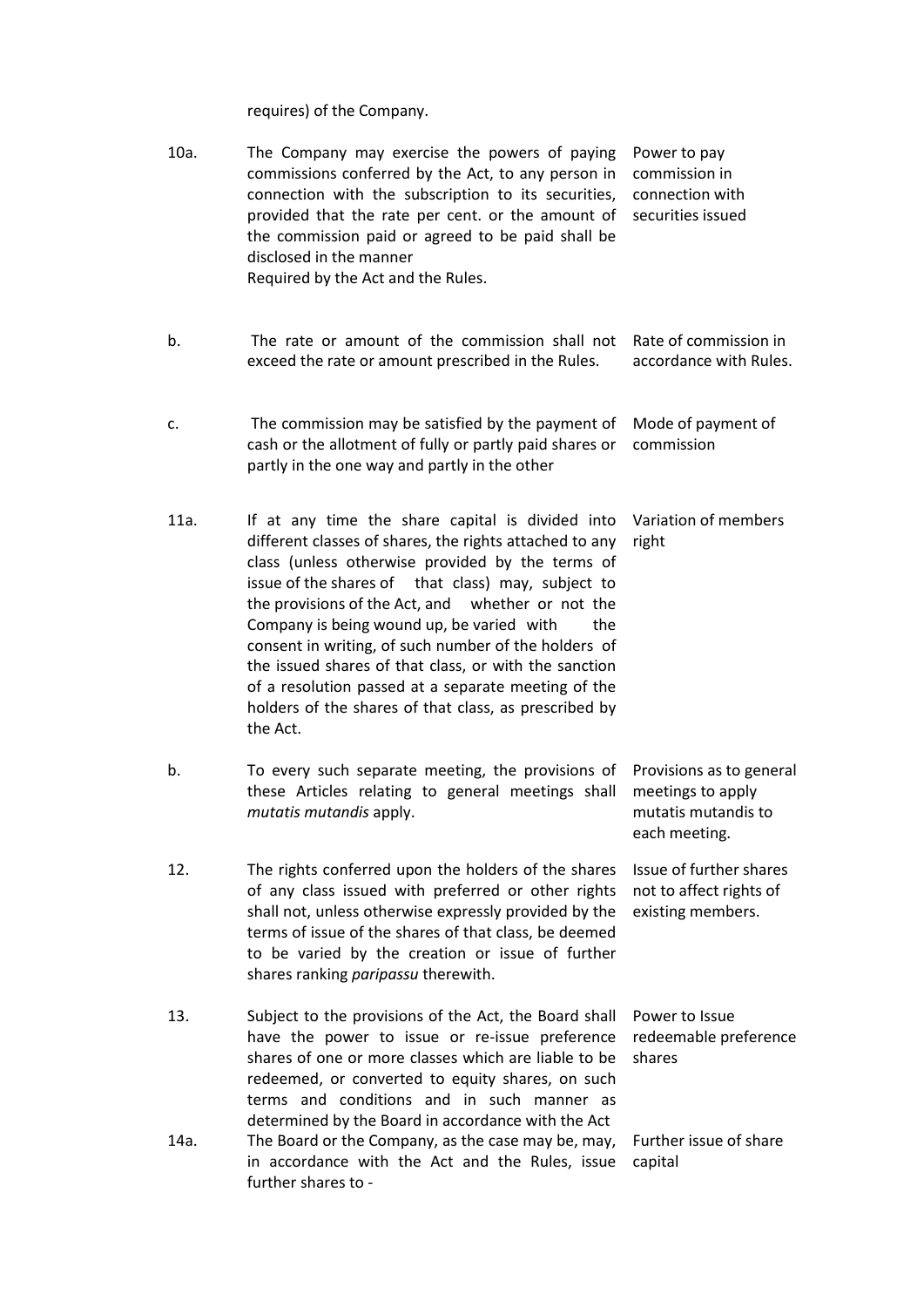|      | (a) persons who, at the date of offer, are holders of<br>equity shares of the Company; such offer shall<br>be deemed to include a right exercisable by the<br>person concerned to renounce the shares offered<br>to him or any of them in favour of any other person;<br>or                                                                                                                                                                                                                                                   |                                      |
|------|-------------------------------------------------------------------------------------------------------------------------------------------------------------------------------------------------------------------------------------------------------------------------------------------------------------------------------------------------------------------------------------------------------------------------------------------------------------------------------------------------------------------------------|--------------------------------------|
|      | (b) employees under any scheme of employees'<br>stock option; or                                                                                                                                                                                                                                                                                                                                                                                                                                                              |                                      |
|      | (c) any persons, whether or not those persons<br>include the persons referred to in clause (a) or clause<br>(b) above.                                                                                                                                                                                                                                                                                                                                                                                                        |                                      |
| b.   | A further issue of shares may be made in any<br>manner whatsoever as the Board may determine<br>including by way of preferential offer or private<br>placement, subject to and in accordance with the<br>Act and the Rules.                                                                                                                                                                                                                                                                                                   | Mode of further issue of<br>shares.  |
|      | <b>LIEN</b>                                                                                                                                                                                                                                                                                                                                                                                                                                                                                                                   |                                      |
| 15a. | The Company shall have a first and paramount lien -<br>(a) on every share (not being a fully paid share), for<br>all monies (whether presently payable or not)<br>called, or payable at a fixed time, in respect of<br>that share; and<br>(b) on all shares (not being fully paid shares)<br>standing registered in the name of a member, for all<br>monies presently payable by him or his estate to the<br>Company:<br>Provided that the Board may at any time declare<br>any share to be wholly or in part exempt from the | Company's lien on<br>shares.         |
|      | provisions of this clause.                                                                                                                                                                                                                                                                                                                                                                                                                                                                                                    |                                      |
| b.   | The Company's lien, if any, on a share shall extend to<br>all dividends or interest, as the case may be, payable<br>and bonuses declared from time to time in respect<br>of such shares for any money owing to the<br>Company.                                                                                                                                                                                                                                                                                                | Lien to extend to<br>dividends, etc. |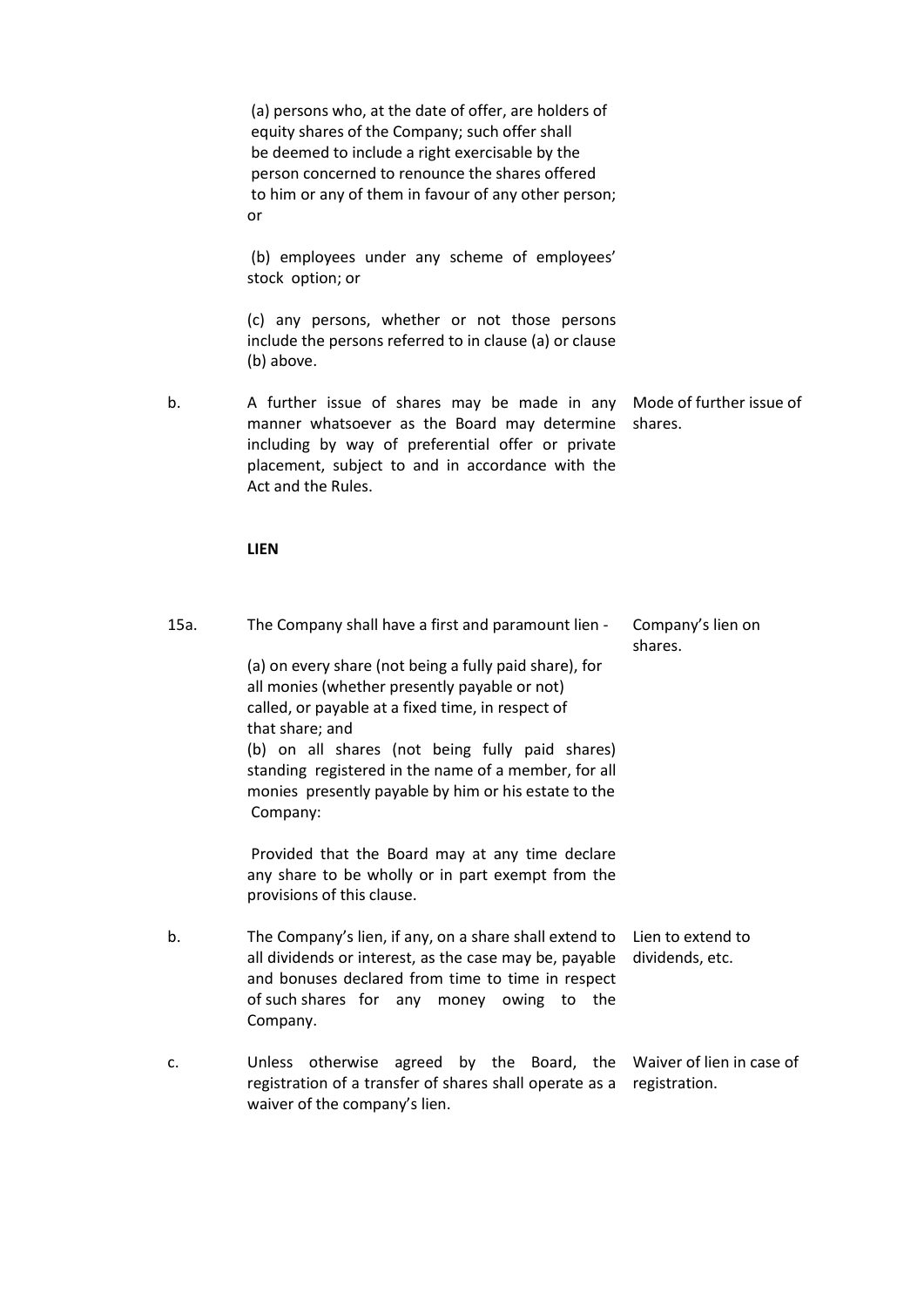| 16.  | The Company may sell, in such manner as the Board As to enforcing lien by<br>thinks fit, any shares on which the Company has a<br>lien:<br>Provided that no sale shall be made-<br>(a) unless a sum in respect of which the lien exists is<br>presently payable; or<br>(b) until the expiration of fourteen days after a<br>notice in writing stating and demanding payment of<br>such part of the amount in respect of which the lien<br>exists as is presently payable, has been given to<br>the registered holder for the time being of the<br>share or to the person entitled thereto by reason of<br>his death or insolvency or otherwise. | sale.                                            |
|------|-------------------------------------------------------------------------------------------------------------------------------------------------------------------------------------------------------------------------------------------------------------------------------------------------------------------------------------------------------------------------------------------------------------------------------------------------------------------------------------------------------------------------------------------------------------------------------------------------------------------------------------------------|--------------------------------------------------|
| 17a. | To give effect to any such sale, the Board may<br>authorise some person to transfer the shares sold to<br>the purchaser thereof.                                                                                                                                                                                                                                                                                                                                                                                                                                                                                                                | Validity of sale                                 |
| b.   | The purchaser shall be registered as the holder of<br>the shares comprised in any such transfer.                                                                                                                                                                                                                                                                                                                                                                                                                                                                                                                                                | Purchaser to be<br>registered holder.            |
| c.   | The receipt of the Company for the consideration (if<br>any) given for the share on the sale thereof shall<br>(subject, if necessary, to execution of an instrument<br>of transfer or a transfer by relevant system, as the<br>case may be) constitute a good title to the share and<br>the purchaser shall be registered as the holder of the<br>share.                                                                                                                                                                                                                                                                                        | Validity of company's<br>receipt.                |
| d.   | The purchaser shall not be bound to see to the<br>application of the purchaser money, nor shall his<br>title to the shares be affected by any irregularity or<br>invalidity in the proceedings with reference to the<br>sale.                                                                                                                                                                                                                                                                                                                                                                                                                   | Purchaser not affected.                          |
| 18a. | The proceeds of the sale shall be received by the<br>Company and applied in payment of such part of the<br>amount in respect of which the lien exists as is<br>presently payable.                                                                                                                                                                                                                                                                                                                                                                                                                                                               | Application of proceeds<br>of sale.              |
| b.   | The residue, if any, shall, subject to a like lien for<br>sums not presently payable as existed upon the<br>shares before the sale, be paid to the person entitled<br>to the shares at the date of the sale.                                                                                                                                                                                                                                                                                                                                                                                                                                    | Payment of residual<br>money                     |
| 19.  | In exercising its lien, the Company shall be entitled<br>to treat the registered holder of any share as the                                                                                                                                                                                                                                                                                                                                                                                                                                                                                                                                     | Outsider's lien not to<br>affect Company's lien. |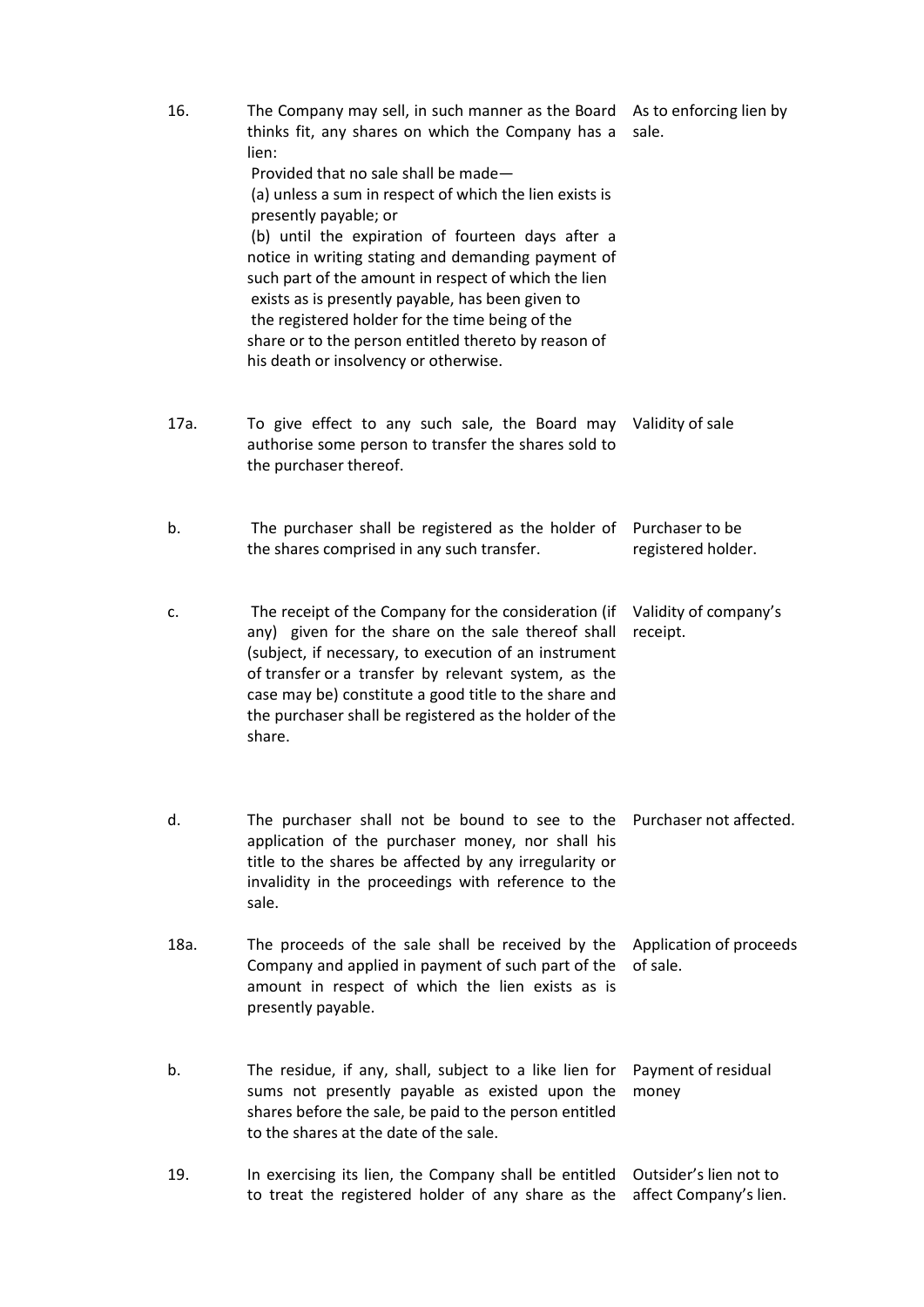absolute owner thereof and accordingly shall not (except as ordered by a court of competent jurisdiction or unless required by any statute) be bound to recognize any equitable or other claim to, or interest in, such share on the part of any other person, whether a creditor of the registered holder or otherwise. The Company's lien shall prevail notwithstanding that it has received notice of any such claim.

20. The provisions of these Articles relating to lien shall mutatis mutandis apply to any other securities including debentures of the company. Provisions as to lien to apply mutatis mutandis to debentures, etc.

#### Call on shares

| 21a. | The Board may, from time to time, make calls upon<br>the members in respect of any monies unpaid on<br>their shares (whether on account of the nominal<br>value of the shares or by way of premium) and not<br>by the conditions of allotment thereof made payable<br>at fixed times.                  | Board may make calls.                            |
|------|--------------------------------------------------------------------------------------------------------------------------------------------------------------------------------------------------------------------------------------------------------------------------------------------------------|--------------------------------------------------|
| b.   | Each member shall, subject to receiving at least<br>fourteen days' notice specifying the times or times<br>and place so specified pay the amount called on his<br>shares.                                                                                                                              | Notice on call                                   |
| c.   | The Board may, from time to time, at its discretion,<br>extend the time fixed for payment of any call in<br>respect of one or more members as the Board may<br>deem appropriate in any circumstances.                                                                                                  | Board may extend time<br>for payment.            |
| d.   | A call may be postponed or revoked at the discretion<br>of the board.                                                                                                                                                                                                                                  | Revocation or<br>postponement of call            |
| 22.  | A call shall be deemed to have been made at the<br>time when the resolution of the board authorizing<br>the call was passed and may be required to be paid<br>by installments.                                                                                                                         | Call to take effect from<br>date of resolution   |
| 23.  | The joint holders of a share shall be jointly and<br>severally liable to pay all calls in respect thereof.                                                                                                                                                                                             | Liability of joint holders<br>of shares          |
| 24a. | If a sum called in a respect of a share is not paid<br>before or on the day of appointment for payment<br>thereof (the "due date"), the person from whom the<br>sum is due shall pay interest thereon from the due<br>date to the time of actual payment at such rate as<br>may be fixed by the board. | When interest on call or<br>installment payable. |
| b.   | The Board shall be at liberty to waive payment of<br>any such interest wholly or in part.                                                                                                                                                                                                              | Board may waive<br>interest                      |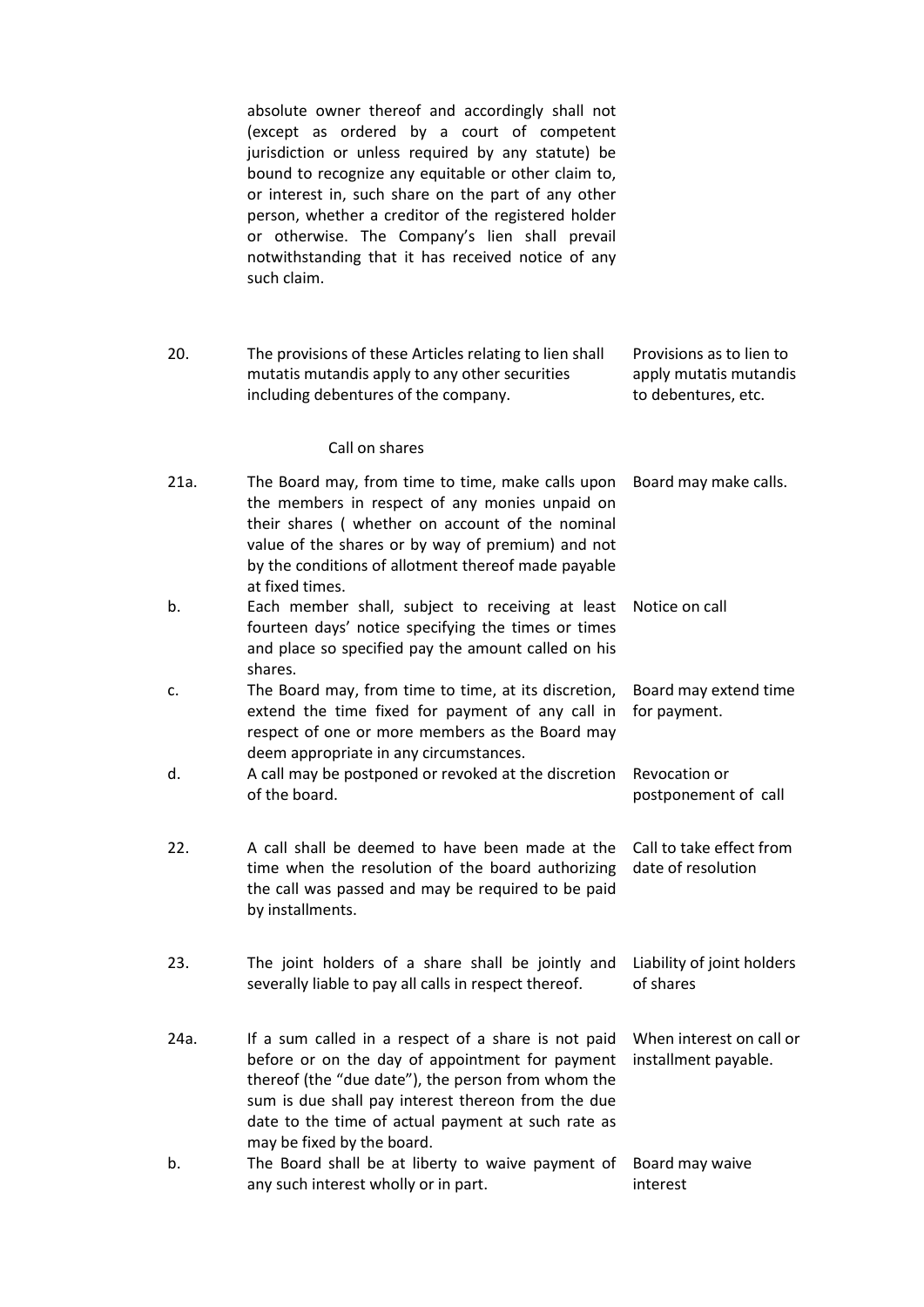|     | becomes payable on allotment or at any fixed date,<br>whether on account of the nominal value of the<br>share or by way of premium, shall, for the purpose<br>of these Articles, be deemed to be a call duly made<br>and payable on the date on which by the terms of<br>issue such sum becomes payable.                                                                                                                                                                     |                                                            |
|-----|------------------------------------------------------------------------------------------------------------------------------------------------------------------------------------------------------------------------------------------------------------------------------------------------------------------------------------------------------------------------------------------------------------------------------------------------------------------------------|------------------------------------------------------------|
| b.  | In case of non-payment of such sum, all the relevant<br>provisions of these articles as to payment of interest<br>and expenses, forfeiture or otherwise shall apply as<br>if such sum had become payable by virtue of a call<br>duly made and notified.                                                                                                                                                                                                                      | Effect of non-payment<br>of sums.                          |
| 26. | The Board-<br>may, if it thinks fit, receive from any member<br>(a)<br>willing to advance the same, all or any part of the<br>monies uncalled and unpaid upon any shares held by<br>him; and                                                                                                                                                                                                                                                                                 | Payment in anticipation<br>of calls may carry<br>interest  |
|     | upon all or any of the monies so advanced, may<br>(b)<br>(until the same would, but for such advance, become<br>presently payable) pay interest at such rate as may<br>be fixed by the Board. Nothing contained in this<br>clause shall confer on the member (a) any right to<br>participate in profits or dividends or<br>(b) any voting rights in respect of the moneys so<br>p[aid by him until the same would, but for such<br>payment, become presently payable by him. |                                                            |
| 27. | If by the conditions of allotment of any shares, the<br>whole or part of the amount of issue price thereof<br>shall be payable by installments, then every such<br>installment shall, when due, be paid to the company<br>by the person who, for the time being and from time<br>to time, is or shall be the registered holder of the<br>share or the legal representative of a deceased<br>registered holder.                                                               | Installments on shares<br>to be duly paid                  |
| 28. | All calls shall be made on a uniform basis on all<br>shares falling under the same class.                                                                                                                                                                                                                                                                                                                                                                                    | Calls on shares of same<br>class to be on uniform<br>basis |
|     | Explanation: Shares of the same nominal value on<br>which different amounts have been paid shall not be<br>deemed to fall under the same class.                                                                                                                                                                                                                                                                                                                              |                                                            |
| 29. | Neither the judgment nor a decree in favour of the<br>company for calls or other money dues in respect of<br>any shares nor any part payment or satisfaction<br>thereof nor the receipt by the Company of a portion<br>of any money which shall from time to time be due<br>from any member in respect of any shares either by<br>way of principal or interest nor any indulgence                                                                                            | Partial payment not be<br>preclude forfeiture              |

25a Any sum which by the terms of issue of a share Sums deemed to be calls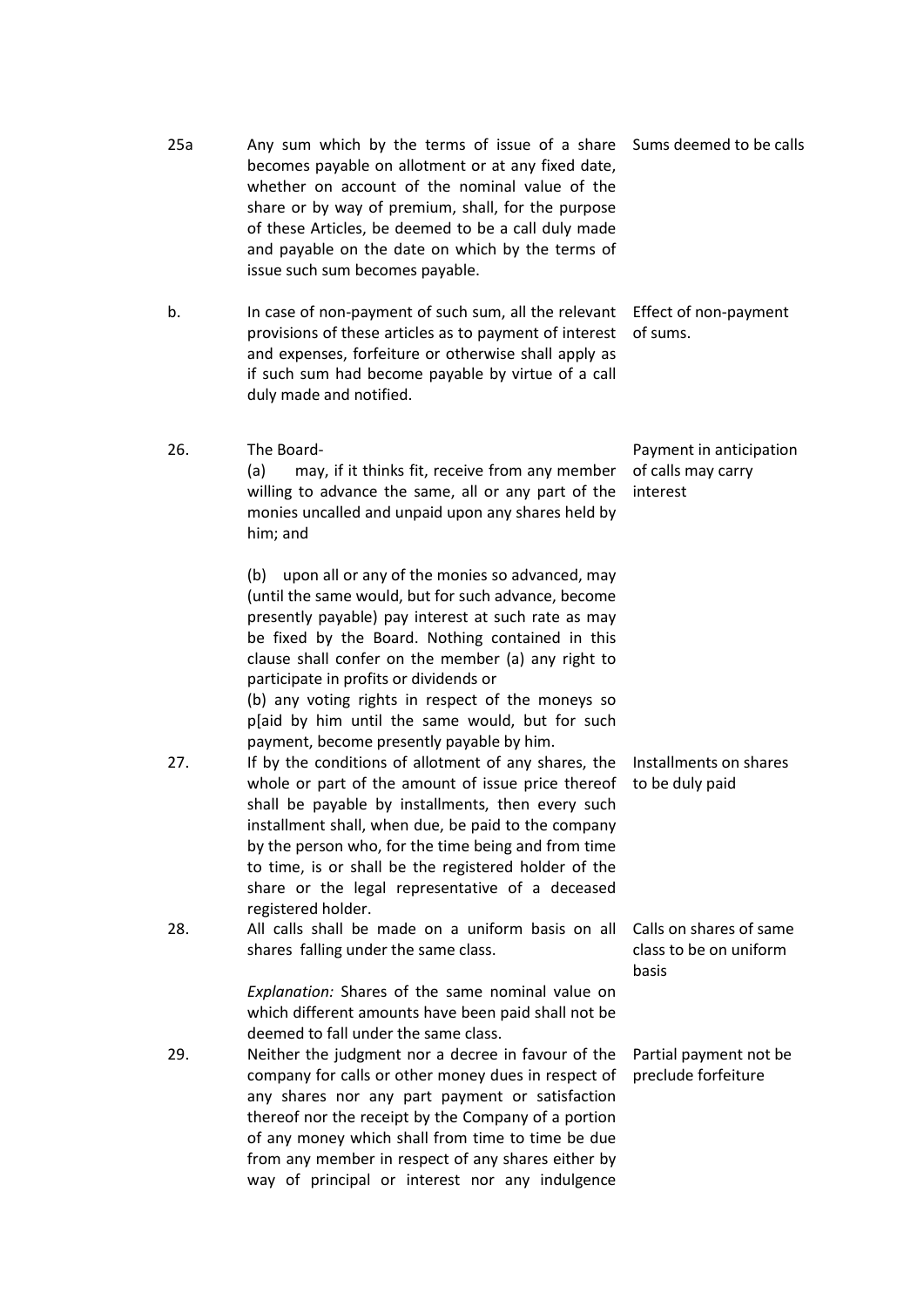granted by the company in respect of payment of any such shares as herein provided.

30. The provisions of these Articles relating to calls shall Provisions as to calls to mutatis mutandis apply to any other securities apply mutatis mutandis including debentures of the company. to debentures,etc.

#### Transfer of Shares

- 31a. The instrument of transfer of any share in the Instrument of transfer company shall be duly executed by or on behalf of to be executed by both the transferor and transferee. transferor and transferee. b. The transferor shall be deemed to remain a holder of the share until the name of the transferee is entered in the registers of members in respect thereof.
- 32. The Board may, subject to the right of appeal conferred by the Act decline to register- Board may refuse to the register transfer.

 (a) the transfer of a share, not being a fully paid share to a person of whom they do not approve; or

 (b) any transfer of shares on which the Company has a lien

33. In case of shares held in physical form, the board may decline to recognize the transfer unless-

> (a) the instrument of transfer is duly executed and is in the form as prescribed in the rules made under the Act;

 (b) the instrument of transfer is accompanied by the certificate of the shares to which it relates, and such other evidences as the Board may reasonably require to show the right of the transferor to make the transfer; and

 (c) the instrument of transfer is in respect of only one class of shares.

34. On giving of previous notice of at least seven days or such lesser period in accordance with the Act and Rules made thereunder, the registration of transfers may be suspended at such times for the such periods as board may from time to time determine:

> Provided that such registration shall not be suspended for more than forty-five days in the

Board may decline to recognize instrument of transfer.

Transfer of shares when suspended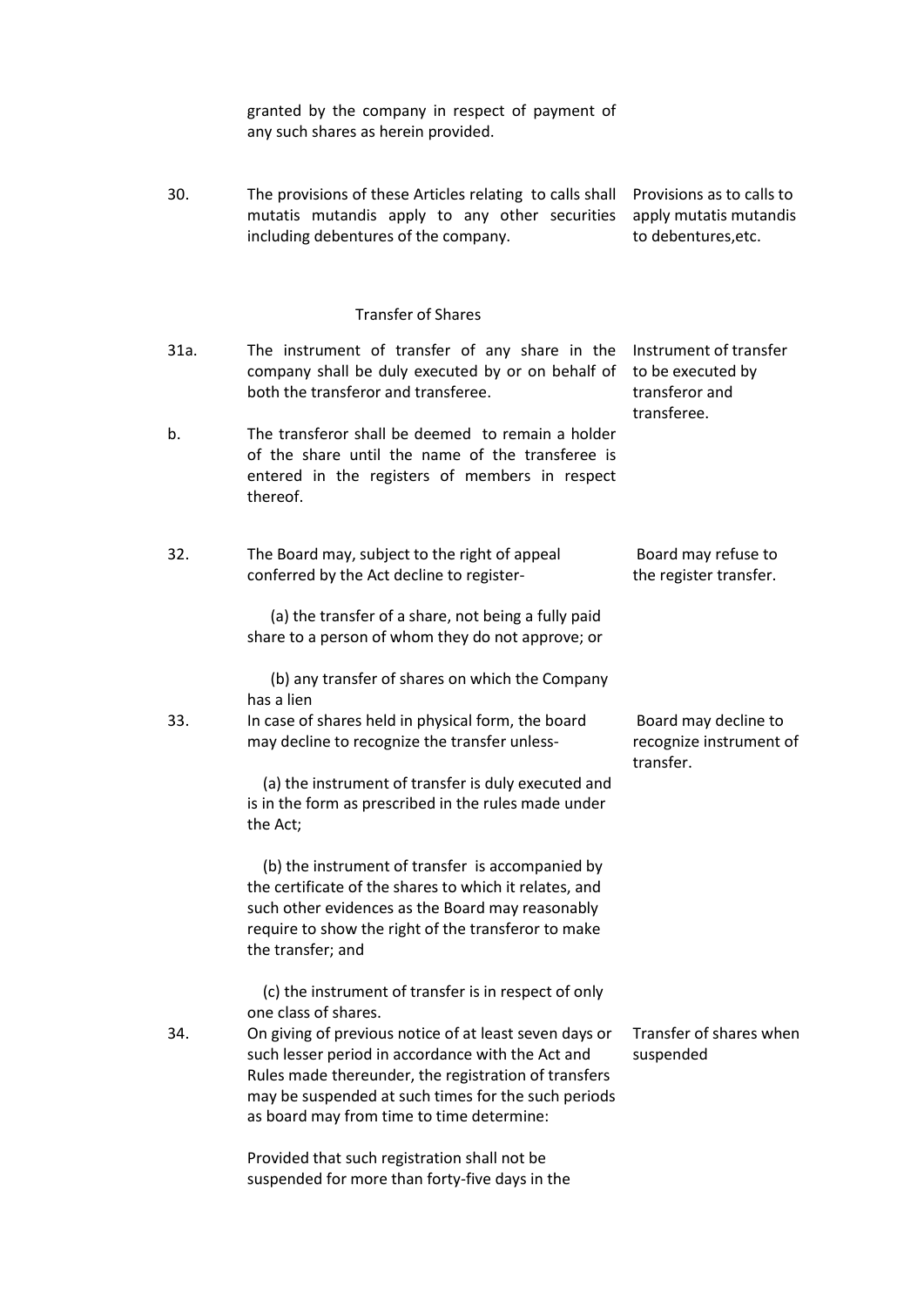aggregate in any year

| 35.  | The provision of these<br>Articles relating to transfer of shares shall mutatis<br>mutandis apply to any other securities including<br>debentures of the Company.<br><b>Transmission of shares</b>                                                                                                                                                                   | Provisions as to transfer<br>of shares to apply<br>mutatis mutandis to<br>debentures, etc. |
|------|----------------------------------------------------------------------------------------------------------------------------------------------------------------------------------------------------------------------------------------------------------------------------------------------------------------------------------------------------------------------|--------------------------------------------------------------------------------------------|
| 36a. | On the death of a member, the survivor or survivors<br>where the member was a joint holder, and his<br>nominee or nominees or legal representatives where<br>he was a sole holder, shall be the only persons<br>recognised by the Company as having any title to his<br>interest in the shares.                                                                      | Title to shares on death<br>of a member                                                    |
| b.   | Nothing in clause (I) shall release the estate of a<br>deceased joint holder from any liability in respect of<br>any share which had been jointly held by him with<br>other persons.                                                                                                                                                                                 | Estate of deceased<br>member liable                                                        |
| 37a. | Any person becoming entitled to a share in<br>consequence of the death or insolvency of a<br>member may, upon such evidence being produced<br>as may from time to time properly be required by<br>the Board and subject as hereinafter provided, elect,<br>either -<br>(a) to be registered himself as holder of the share; or                                       | <b>Transmission Clause</b>                                                                 |
|      | (b) to make such transfer of the share as the                                                                                                                                                                                                                                                                                                                        |                                                                                            |
| b.   | deceased or insolvent member could have made.<br>The Board shall, in either case, have the same right<br>to decline or suspend registration as it would have<br>had, if the deceased or insolvent member had<br>transferred the share before his death or insolvency.                                                                                                | Board's right unaffected                                                                   |
| c.   | The Company shall be fully indemnified by such<br>person from all liability, if any, by actions taken by<br>the Board to give effect to such registration or<br>transfer.                                                                                                                                                                                            | Indemnity to the<br>Company                                                                |
| 38a. | If the person so becoming entitled shall elect to be<br>registered as holder of the share himself, he shall<br>deliver or send to the Company a notice in writing<br>signed by him stating that he so elects.                                                                                                                                                        | Right to election of<br>holder of share                                                    |
| b.   | If the person aforesaid shall elect to transfer the<br>share, he shall testify his election by executing a<br>transfer of the share                                                                                                                                                                                                                                  | Manner of testifying<br>election                                                           |
| c.   | All the limitations, restrictions and provisions of<br>these regulations relating to the right to transfer and<br>the registration of transfers of shares shall be<br>applicable to any such notice or transfer as aforesaid<br>as if the death or insolvency of the member had not<br>occurred and the notice or transfer were a transfer<br>signed by that member. | Limitation applicable to<br>notice                                                         |
| 39.  | A person becoming entitled to a share by reason of<br>the death or insolvency of the holder shall be<br>entitled to the same dividends and other advantages                                                                                                                                                                                                          | Claimant to be entitled<br>to same advantage.                                              |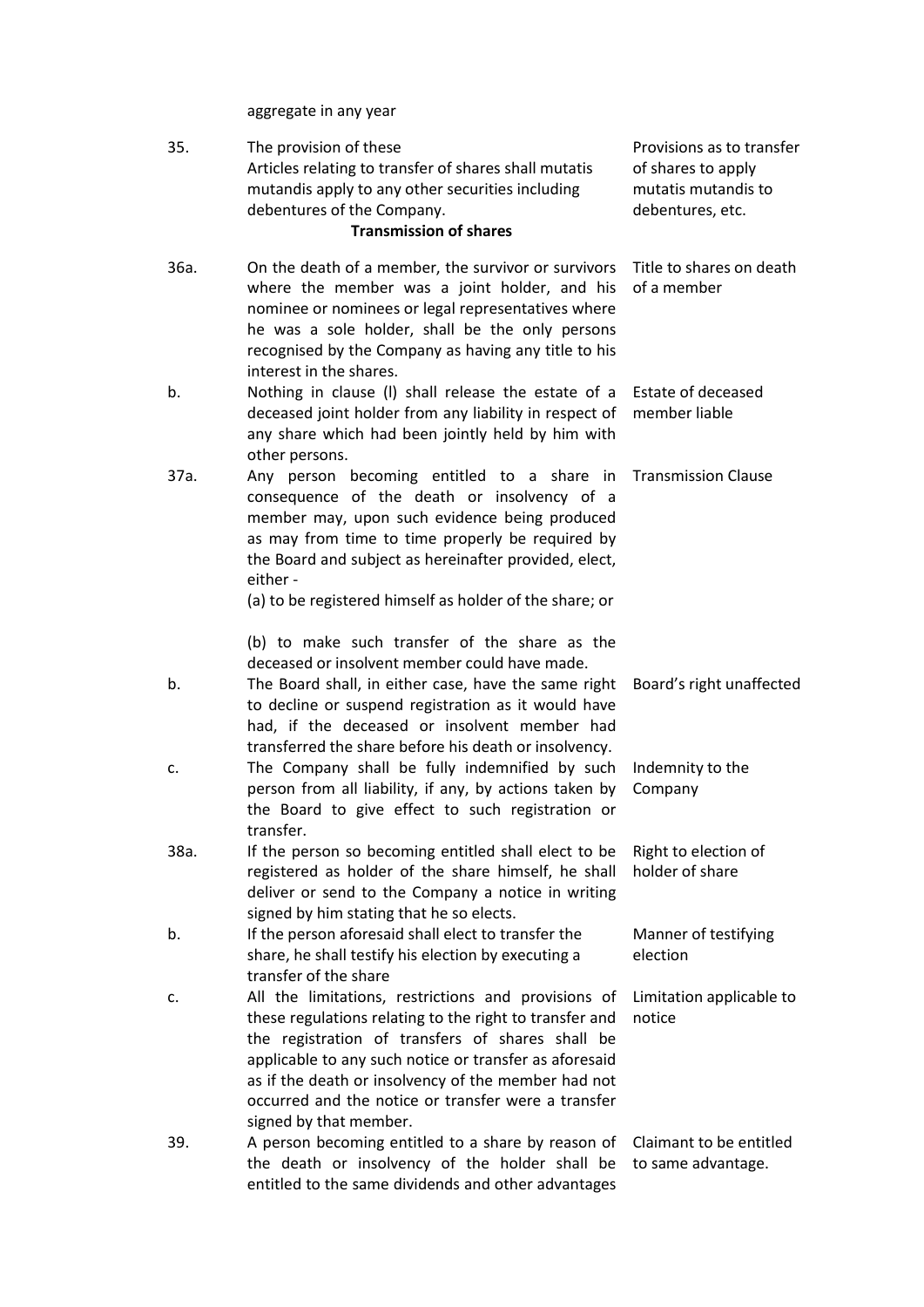to which he would be entitled if he were the registered holder of the share, except that he shall not, before being registered as a member in respect of the share, be entitled in respect of it to exercise any right conferred by membership in relation to meetings of the Company :

Provided that the Board may, at any time, give notice requiring any such person to elect either to be registered himself or to transfer the share, and if the notice is not complied with within ninety days, the Board may thereafter withhold payment of all dividends, bonuses or other monies payable in respect of the share, until the requirements of the notice have been complied with.

- 40 The provisions of these Articles relating to transmission by operation of law shall mutatis mutandis apply to any other securities including debentures of the Company. Forfeiture of shares
- 41. If a member fails to pay any call, or instalment of a call or any money due in respect of any share, on the day appointed for payment thereof, the Board may, at any time thereafter during such time as any part of the call or instalment remains unpaid or a judgement or decree in respect thereof remains unsatisfied in whole or in part, serve a notice on him requiring payment of so much of the call or instalment or other money as is unpaid, together with any interest which may have accrued and all expenses that may have been incurred by the Company by reason of non-payment.

mutatis mutandis to debentures, etc. If call or instalment not

paid notice must be

given

Provisions as to transmission to apply

42. The notice aforesaid shall:

 (a) name a further day ( not being earlier than the expiry of fourteen days from the date of service of the notice) on or before which the payment required by the notice is to be made; and

 (b) state that, in the event of non- payment on or before the day so named, the shares in respect of which the call was made shall be liable to be forfeited

- 43. If the requirements of any such notice as aforesaid In default of payment of are not complied with , any share in respect of which shares to be forfeited notice has been given may, at any time thereafter, before the payment required by the notice has been made, be forfeited by a resolution of the board to that effect.
- 44. Neither the receipt by the company for a portion of any money which may from time to time be due from any member in respect of his shares, nor any

Receipt of p[art amount or grant of indulgence not to affect forfeiture.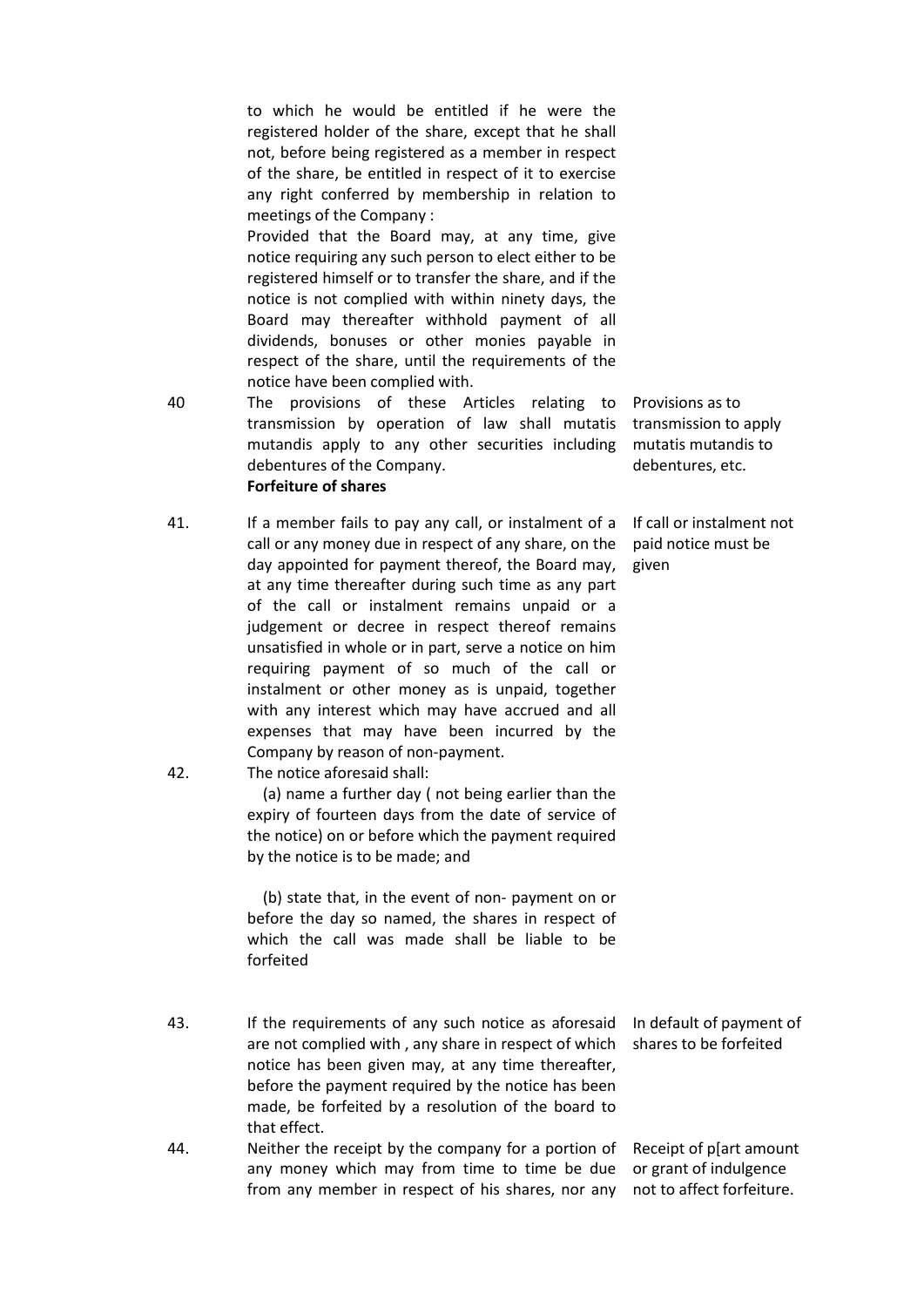indulgence that may be granted by the company in respect of such money, shall preclude the company from thereafter proceeding to enforce a forfeiture in respect of such shares as herein provided. Such forfeiture shall include all dividends declared or any other moneys payable in respect of the forfeited shares and not actually paid before the forfeiture.

- 45. When any share shall have been so forfeited, notice of the forfeiture shall be given to the defaulting member and an entry of the forfeiture with the date thereof, shall forthwith be made in the register of members but no forfeiture shall be invalidated by an omission or neglect or any failure to give such notice or make such entry as aforesaid. Entry of forfeiture in register of members.
- 46. The forfeiture of a share shall involve extinction at Effect of the forfeiture. the time of forfeiture, of all interest in all claims and demands against the company, in respect of the share and all other rights incidental to the share.
- 47a. A forfeiture share shall be deemed to be the property of the company and may be sold or reallocated or otherwise disposed off either to the person who was before such forfeiture the holder thereof or entitled thereto or to any other person on such terms and in such terms and in such manner as the Board thinks fit. Forfeited shares may be sold, etc.
- b. At any time before a sale, re-allotment or disposal as Cancellation of aforesaid, the board may cancel the forfeiture on such terms as it think fit. forfeiture.
- 48a. A person whose shares have been forfeited shall cease to be a member in respect of the forfeited shares, but shall, notwithstanding the forfeiture, remain liable to pay, and shall pay, to the Company all monies which, at the date of forfeiture, were presently payable by him to the Company in respect of the shares. Members still iable to pay money owing at the time of forfeiture.
- b. All such monies payable shall be paid together with Member still iable to interest thereon at such rate as the Board may determine, from the time of forfeiture until payment time of forfeiture and or realization. The Board may, if it thinks fit, but interest. without being under any obligation to do so, enforce the payment of the whole or any portion of the monies due, without any allowance for the value of the shares at the time of forfeiture or waive payment in whole or in part. pay money owing at
- c. The liability of such person shall cease if and when Cesser of Liability. the Company shall have received payment in full of all such monies in respect of the shares.
- 49a. A duly verified declaration in writing that the Certificate of forfeiture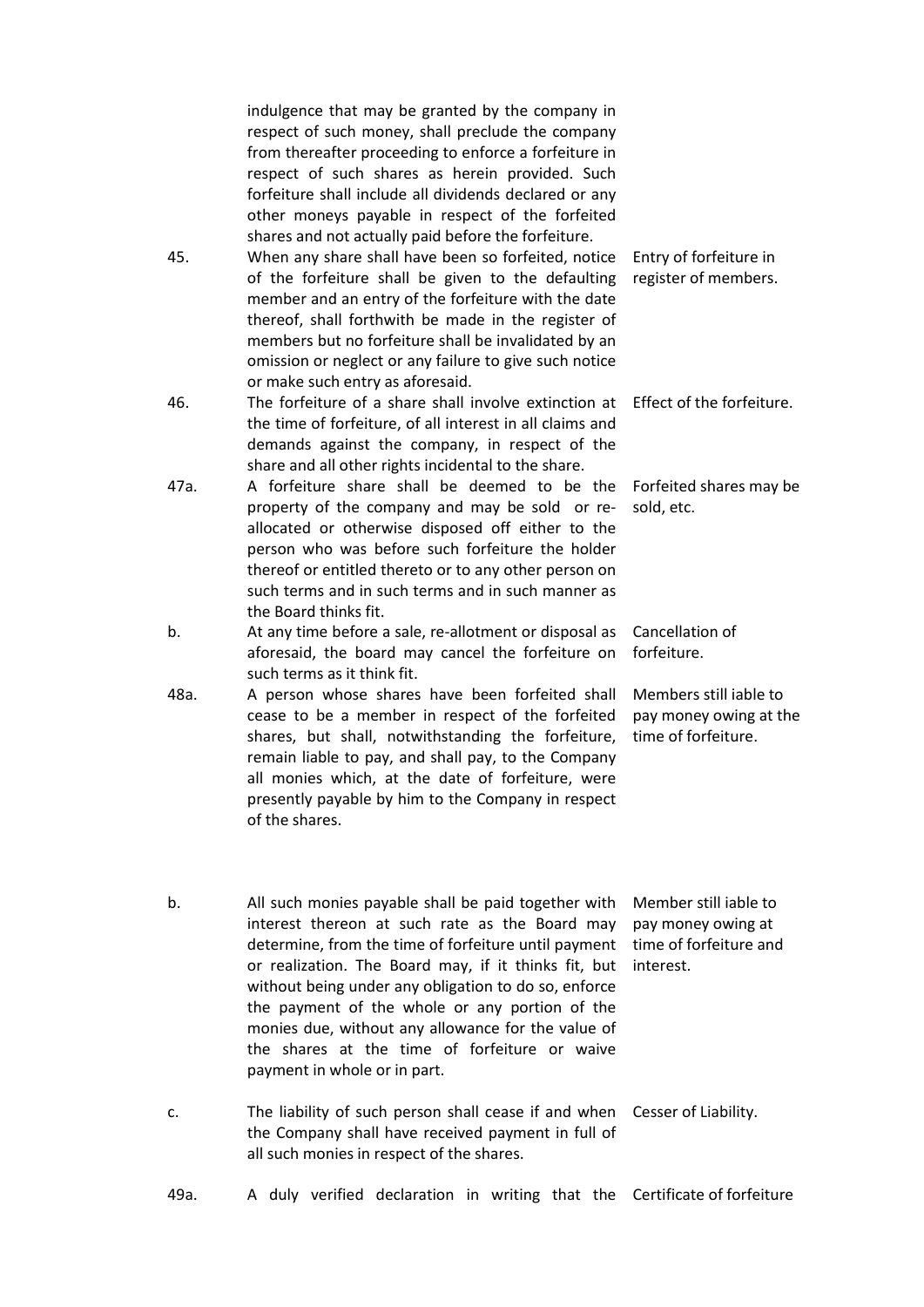declarant is a director, the manager or the secretary of the Company, and that a share in the Company has been duly forfeited on a date stated in the declaration, shall be conclusive evidence of the facts therein stated as against all persons claiming to be entitled to the share;

- b. The Company may receive the consideration, if any, Title of purchaser and given for the share on any sale, re-allotment or transferee of forfeited disposal thereof of forfeited shares and may execute shares. a transfer of the share in favour of the person to whom the share is sold or disposed of;
- c. The transferee shall there upon be registered as the Transferee to be holder of the share; and registered as holder Transferee not affected.
- d. The transferee shall not be bound to see to the application of the purchase money, if any, nor shall his title to the share be affected by any irregularity or invalidity in the proceedings in reference to the forfeiture, sale, re-allotment or disposal of the share.
- 50. Upon any sale after forfeiture or for enforcing a lien Validity of Sales in exercise of the powers hereinabove given, the Board may, if necessary, appoint some person to execute an instrument for transfer of the shares sold and cause the purchaser's name to be entered in the register of members in respect of the shares sold and after his name has been entered in the register of members in respect of such shares the validity of the sale shall not be impeached by any person.
- 51. Upon any sale, re-allotment or other disposal under Cancellation of share the provisions of the preceding Articles, the certificate in respect of certificate(s), if in respect of forfeited shares any, forfeited shares originally issued in respect of the relative shares shall (unless the same shall on demand by the Company has been previously surrendered to it by the defaulting member) stand cancelled and become null and void and be of no effect, and the Board shall be entitled to issue a duplicate certificate(s) in respect of the said shares to the person(s) entitled thereto. 52. The Board may, subject to the provisions of the Act, Surrender of Share accept a surrender of any share from or by any Certificates.
- member desirous of surrendering them on such terms as they think fit 53. The provisions of these Articles as to forfeiture shall Sums deemed to be apply in the case of non-payment of any sum which, calls.by the terms of issue of a share, becomes payable at a fixed time, whether on account of the nominal value of the share or by way of premium, as if the same had been payable by virtue of a call duly made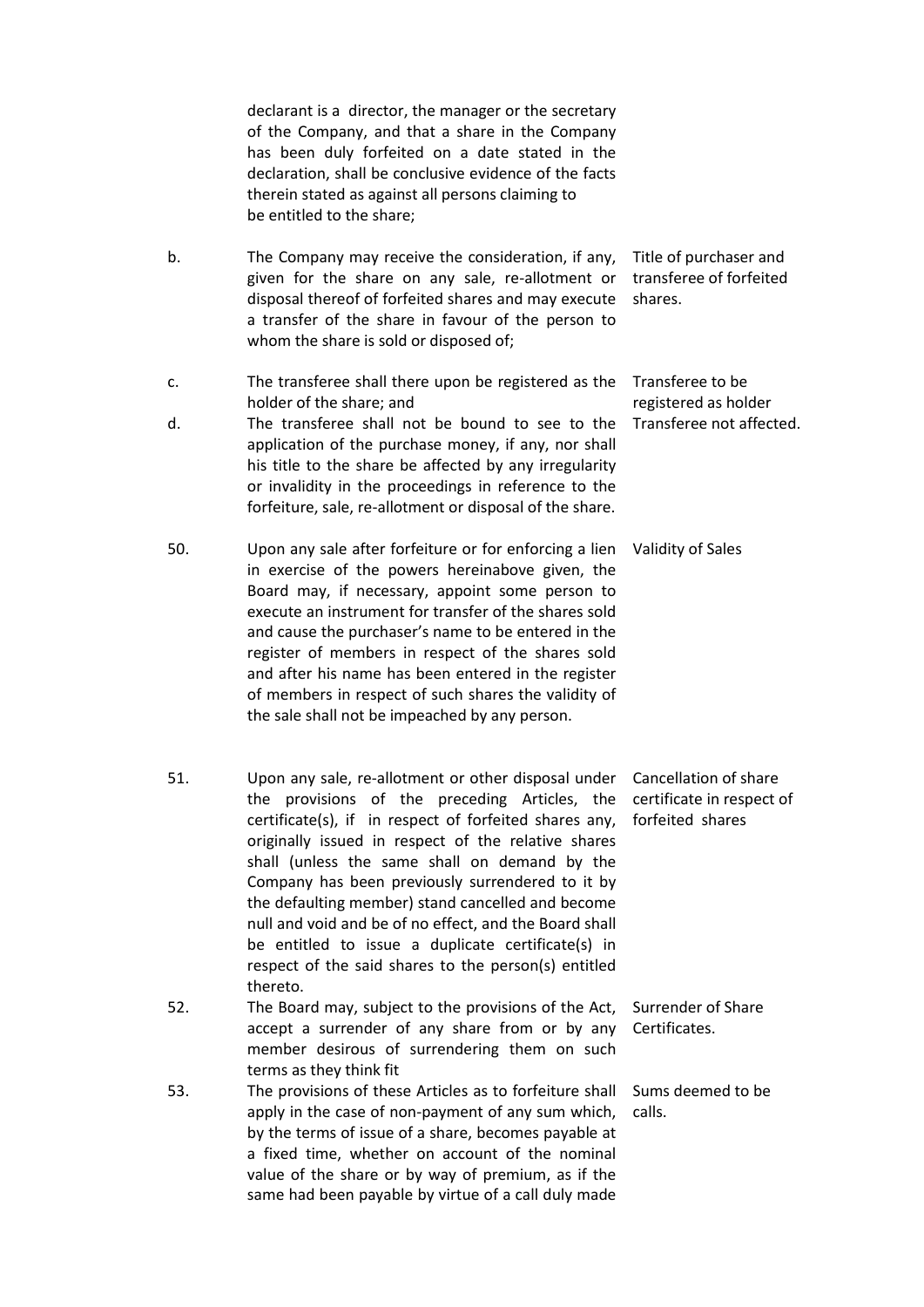and notified.

54. The provisions of these articles relating to forfeiture Provisions as to of shares shall mutatis mutyandis apply to any other forfeiture of shares securities including debentures of the company.

mutatis mutandis to debentures, etc.

#### Alteration of Capital

55. Subject to the provisions of the Act, the Company may, by ordinary resolution - (a) increase the share capital by such sum, to be divided into shares of such amount as it thinks expedient;

> (b) consolidate and divide all or any of its share capital into shares of larger amount than its existing shares; Provided that any consolidation and division which results in changes in the voting percentage of members shall require applicable approvals under the Act;

(c) convert all or any of its fully paid-up shares into stock, and reconvert that stock into fully paid-up shares of any denomination;

(d) sub-divide its existing shares or any of them into shares of smaller amount than is fixed by the memorandum;

(e) cancel any shares which, at the date of the passing of the resolution, have not been taken or agreed to be taken by any person.

56. Where shares are converted into stock:

(a) the holders of stock may transfer the same or any part thereof in the same manner as, and subject to the same Articles under which, the shares from which the stock arose might before the conversion have been transferred, or as near thereto as circumstances admit:

Provided that the Board may, from time to time, fix the minimum amount of stock transferable, so, however, that such minimum shall not exceed the nominal amount of the shares from which the stock arose;

(b) the holders of stock shall, according to the amount of stock held by them, have the same rights, privileges and advantages as regards dividends, voting at meetings of the Company, and other matters, as if they held the shares from which the

Power to alter share capital

Shares may be converted into stock.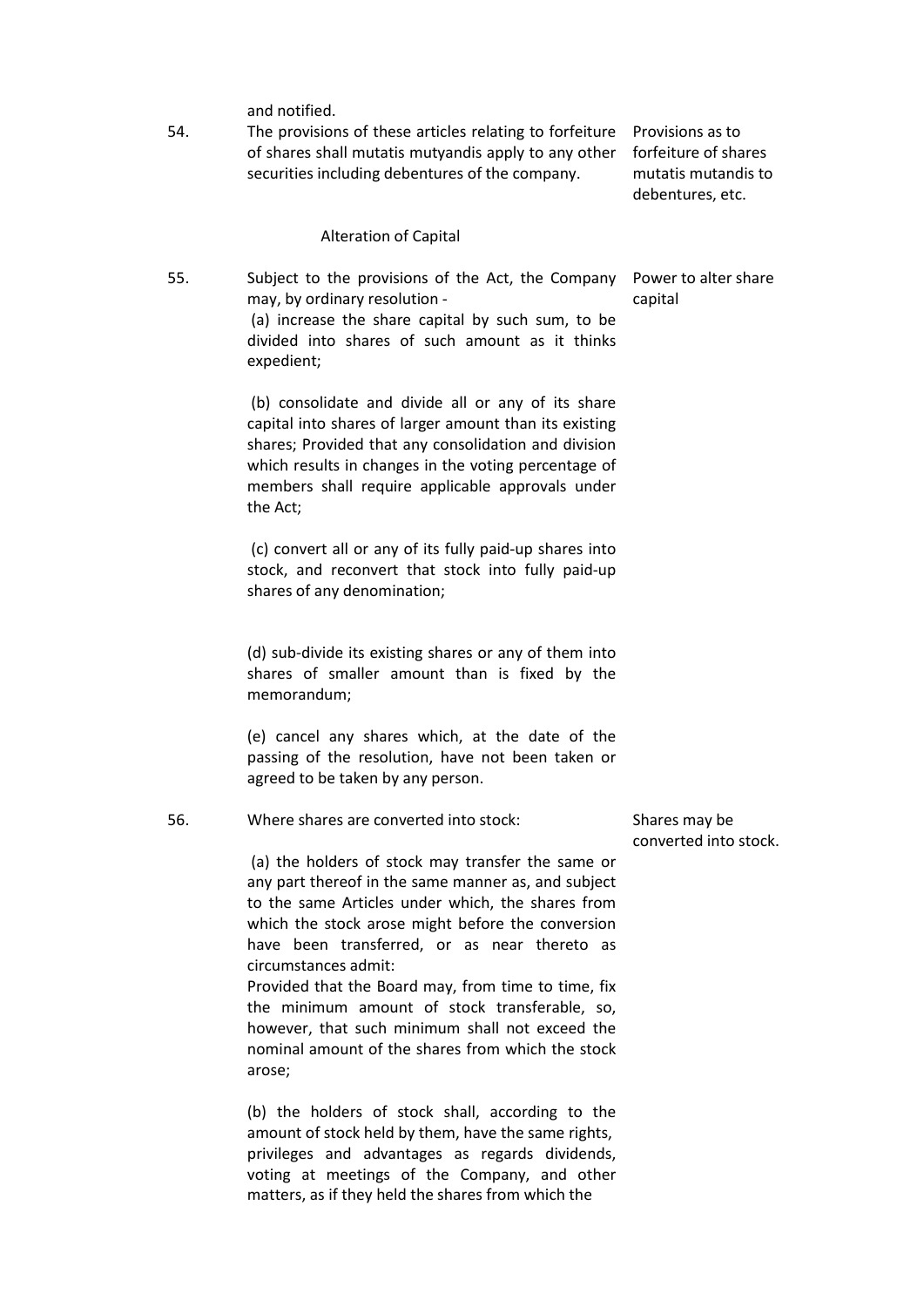stock arose; but no such privilege or advantage (except participation in the dividends and profits of the Company and in the assets on winding up) shall be conferred by an amount of stock which would not, if existing in shares, have conferred that privilege or advantage; (c) such of these Articles of the Company as are applicable to paid-up shares shall apply to stock and the words "share" and "shareholder"/"member" shall include "stock" and "stock-holder" respectively. 57. The Company may, by resolution as prescribed by the Act, reduce in any manner and in accordance with the provisions of the Act and the Rules,  $-$ (a) its share capital; and/or (b) any capital redemption reserve account; and/or (c) any securities premium account; and/or (d) any other reserve in the nature of share capital Reduction of Capital Joint Holders 58. Where two or more persons are registered as joint Joint holders holders (not more than three) of any share, they shall be deemed (so far as the Company is concerned) to hold the same as joint holders with benefits of survivorship, subject to the following and other provisions contained in these Articles: (a) The joint-holders of any share shall be liable severally as well as jointly for and in respect of all calls or instalments and other payments which ought to be made in respect of such share. (b) On the death of any one or more of such joint holders, the survivor or survivors shall be the only person or persons recognized by the Company as \having any title to the share but the Directors may require such evidence of death as they may deem fit, and nothing herein contained shall be taken to release the estate of a deceased joint-holder from any liability on shares held by him jointly with any other person. (c) Any one of such joint holders may give effectual Receipt of one sufficient receipts of any dividends, interests or other moneys payable in respect of such share. (d) Only the person whose name stands first in the Delivery of certificate Liability of Joint Holders Death of one or more joint-holders

`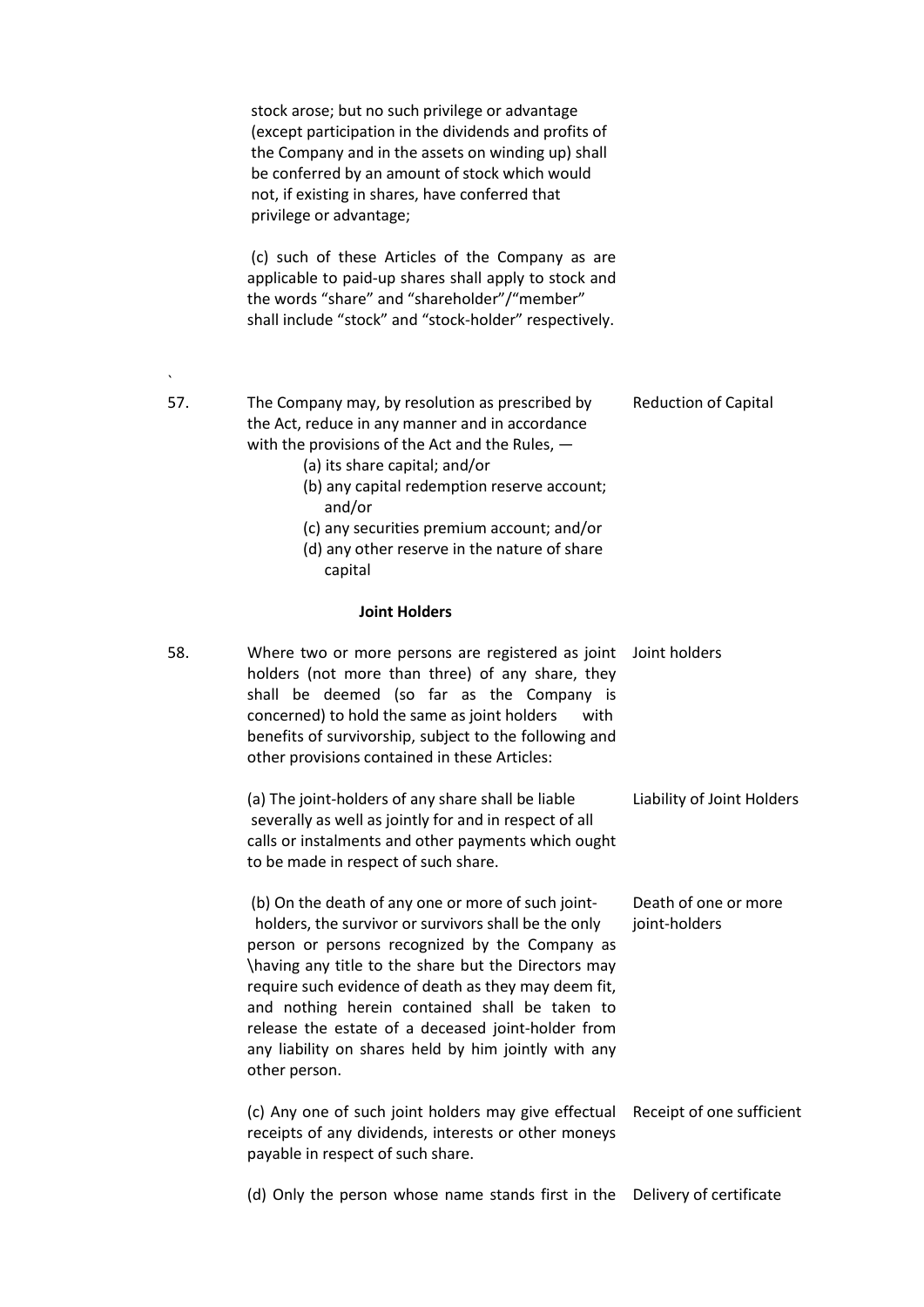register of members as one of the joint-holders of any share shall be entitled to the delivery of certificate, if any, relating to such share or to receive notice (which term shall be deemed to include all relevant documents) and any notice served on or sent to such person shall be deemed service on all the joint-holders. and giving of notice to first named holder

 (e)(i)Any one of two or more joint-holders may vote Vote of Join-holders at any meeting either personally or by attorney or by proxy in respect of such shares as if he were solely entitled thereto and if more than one of such jointholders be present at any meeting personally or by proxy or by attorney then that one of such persons so present whose name stands first or higher (as the case may be) on the register in respect of such shares shall alone be entitled to vote in respect thereof but the other or others of the joint-holders shall be entitled to vote in preference to a jointholder present by attorney or by proxy although the name of such joint-holder present by any attorney or proxy stands first or higher (as the case may be) in the register in respect of such shares.

(ii) Several executors or administrators of a deceased Executors or member in whose (deceased member) sole name any share stands, shall for the purpose of this clause be deemed joint-holders. administrators as joint holders

(f) The provisions of these Articles relating to joint holders of shares shall mutatis mutandis apply to any other securities including debentures of the company registered in joint names.

#### CAPITALISATION OF PROFITS

59a. The Company by ordinary resolution in general meeting may, upon the recommendation of the Board, resolve — (a) that it is desirable to capitalise any part of the amount for the time being standing to the credit of any of the Company's reserve accounts, or to the credit of the profit and loss account, or otherwise available for distribution; and

> (b) that such sum be accordingly set free for distribution in the manner specified in clause (2) below amongst the members who would have been entitled thereto, if distributed by way of dividend and in the same proportions.

Capitalisations

Provisions as to joint holders as to shares to apply mutatis mutandis to debentures, etc.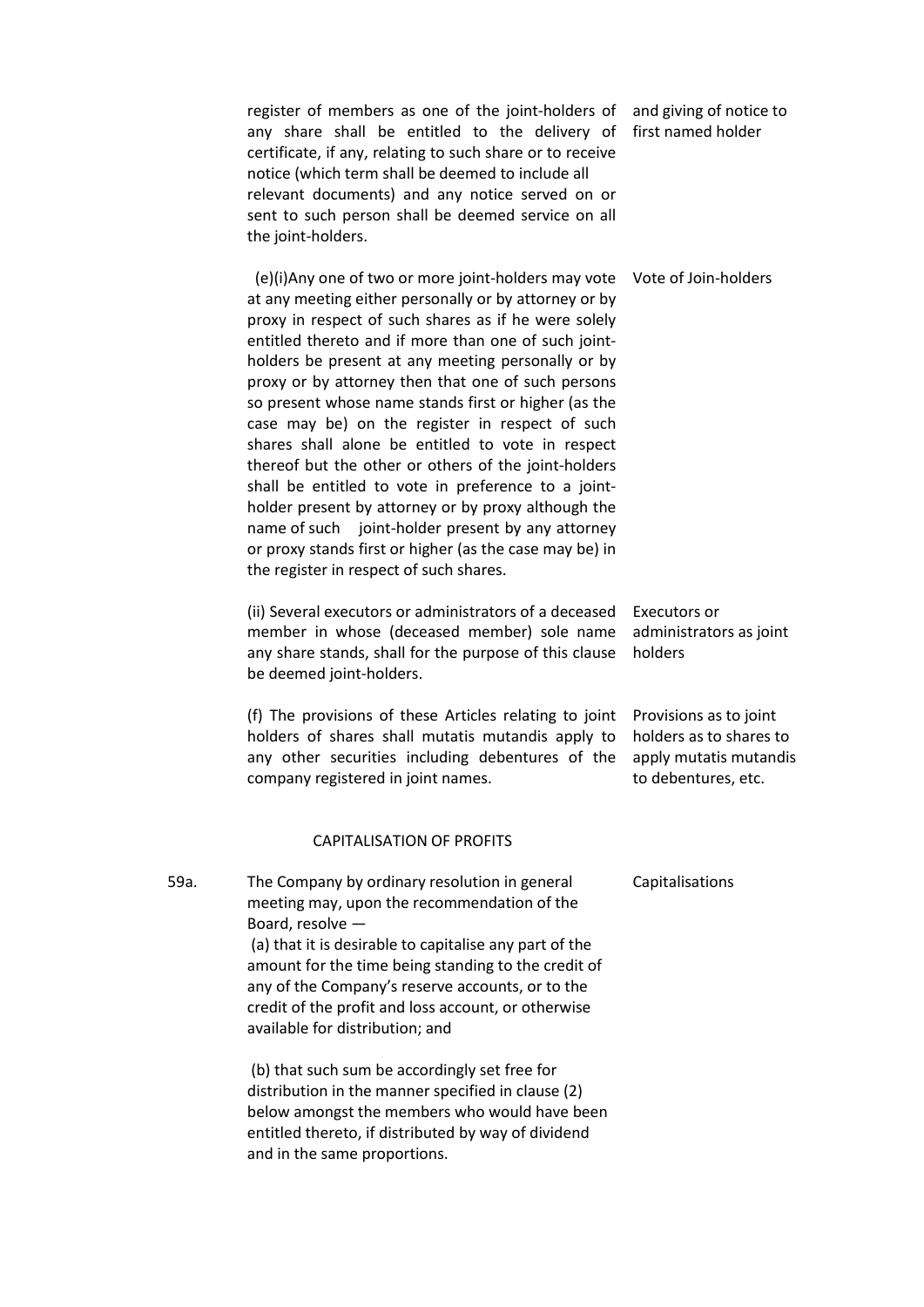| b.   | The sum aforesaid shall not be paid in cash but shall<br>be applied, subject to the provision contained in<br>clause (3) below, either in or towards :                                                                                                                                                                                                                                                                                      | Sum how applied                                                |
|------|---------------------------------------------------------------------------------------------------------------------------------------------------------------------------------------------------------------------------------------------------------------------------------------------------------------------------------------------------------------------------------------------------------------------------------------------|----------------------------------------------------------------|
|      | (A) paying up any amounts for the time being<br>unpaid on any shares held by such members<br>respectively;<br>(B) paying up in full, unissued shares or other<br>securities of the Company to be allotted and<br>distributed, credited as fully paid-up, to and amongst<br>such members in the proportions<br>aforesaid;<br>(C) partly in the way specified in sub-clause (A) and<br>partly in that specified in sub-clause (B).            |                                                                |
| c.   | A securities premium account and a capital<br>redemption reserve account or any other<br>permissible reserve account may, for the purposes<br>of this Article, be applied in the paying up of<br>unissued shares to be issued to members of the<br>Company as fully paid bonus shares;                                                                                                                                                      |                                                                |
| d.   | The Board shall give effect to the resolution passed<br>by the Company in pursuance of this Article.                                                                                                                                                                                                                                                                                                                                        |                                                                |
| 60a. | Whenever such a resolution as aforesaid shall have<br>been passed, the Board shall -<br>(a) make all appropriations and applications of the<br>amounts resolved to be capitalised thereby, and all<br>allotments and issues of fully paid shares or other<br>securities, if any; and                                                                                                                                                        | Powers of Capitalisation                                       |
|      | (b) generally do all acts and things required to give<br>effect thereto.                                                                                                                                                                                                                                                                                                                                                                    |                                                                |
| b.   | The Board shall have power-<br>(a) to make such provisions, by the issue of<br>fractional certificates/coupons or by payment in<br>cash or otherwise as it thinks fit, for the case of<br>shares or other securities becoming distributable in<br>fractions; and                                                                                                                                                                            | Boards power to issue<br>fractional<br>certificate/coupon etc. |
|      | (b) to authorise any person to enter, on behalf of all<br>the members entitled thereto, into an agreement<br>with the Company providing for the allotment to<br>them respectively, credited as fully paid-up, of any<br>further shares or other securities to which they may<br>be entitled upon such capitalisation, or as the case<br>may require, for the payment by the Company on<br>their behalf, by the application thereto of their |                                                                |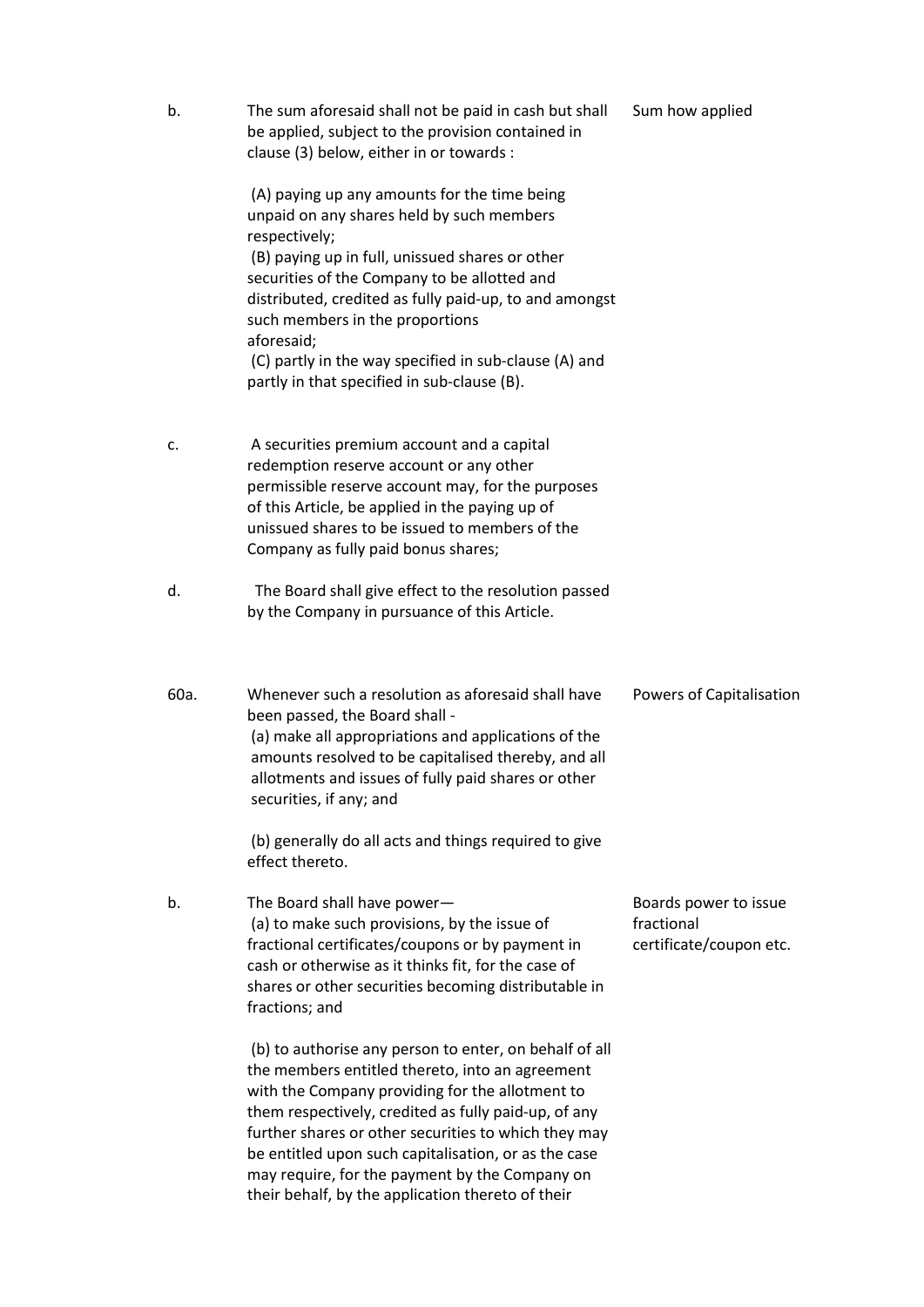| c.   | respective proportions of profits resolved to be<br>capitalised, of the amount or any part of the<br>amounts remaining unpaid on their existing shares<br>Any agreement made under such authority shall be<br>effective and binding on such members.                                            | Agreement binding on<br>members.                                              |
|------|-------------------------------------------------------------------------------------------------------------------------------------------------------------------------------------------------------------------------------------------------------------------------------------------------|-------------------------------------------------------------------------------|
|      | Buy-back of Shares.                                                                                                                                                                                                                                                                             |                                                                               |
| 61.  | Notwithstanding anything contained in these Articles<br>but subject to all applicable provisions of the Act or<br>any other law for the time being in force, the<br>Company may purchase its own shares or other<br>specified securities.                                                       | Buy-back shares                                                               |
|      | <b>General Meetings</b>                                                                                                                                                                                                                                                                         |                                                                               |
| 62.  | All general meetings other than annual general<br>meeting shall be called extraordinary general<br>meeting.                                                                                                                                                                                     | Extraordinary general<br>meeting                                              |
| 63.  | The board may, whenever it thinks fit, call an<br>extraordinary general meeting.                                                                                                                                                                                                                | Powers of Board to call<br>extraordinary general<br>meeting.                  |
|      | Proceedings at general meetings                                                                                                                                                                                                                                                                 |                                                                               |
| 64a. | No business shall be transacted at any general<br>meeting unless a quorum of members is present at<br>the time when the meeting proceeds to business.                                                                                                                                           | Presence of Quorum                                                            |
| b.   | No business shall be discussed or transacted at any<br>general meeting except election of Chairperson<br>whilst the chair is vacant.                                                                                                                                                            | <b>Business confined to</b><br>election of Chairperson<br>whilst chair vacant |
| c.   | The quorum for a general meeting shall be as<br>provided in the Act.                                                                                                                                                                                                                            | Quorum for general<br>meeting.                                                |
| 65.  | The Chairperson of the company shall preside as<br>Chairperson at every general meeting of the<br>Company.                                                                                                                                                                                      | Chairperson of the<br>meetings.                                               |
| 66.  | If there is no such Chairperson, or if he is not present<br>within fifteen minutes after the time appointed for<br>holding the meeting, or is unwilling to act as<br>chairperson of the meeting, the directors present<br>shall elect one of their members to be Chairperson<br>of the meeting. | Directors to elect a<br>Chairperson.                                          |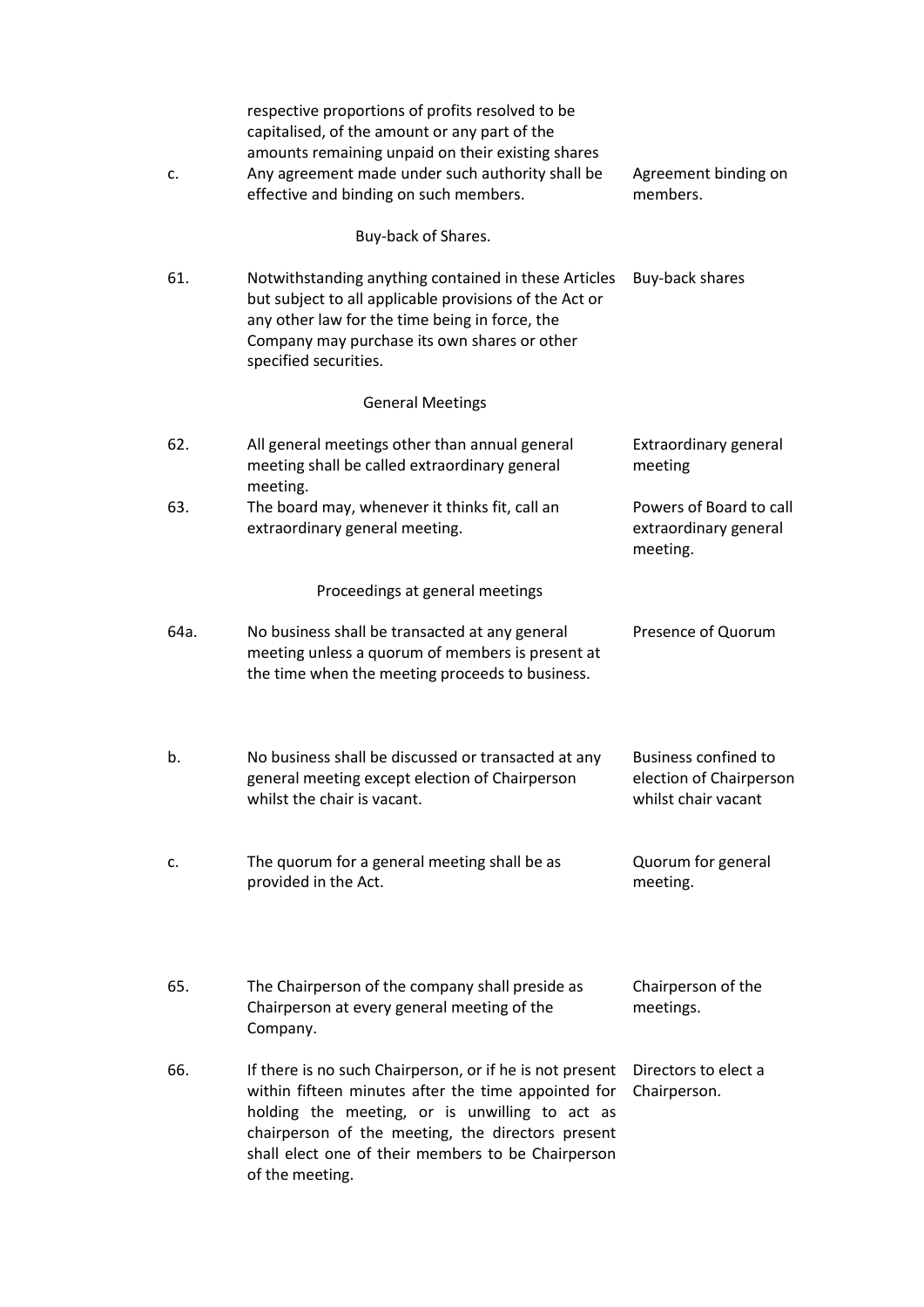| 67.  | If at any meeting no director is willing to act as<br>Chairperson or if no director is present within fifteen<br>minutes after the time appointed for holding the<br>meeting, the members present shall, by poll or<br>electronically, choose one of their members to be<br>Chairperson of the meeting.                                                                                                                                         | Members to elect a<br>Chairperson.                                                    |
|------|-------------------------------------------------------------------------------------------------------------------------------------------------------------------------------------------------------------------------------------------------------------------------------------------------------------------------------------------------------------------------------------------------------------------------------------------------|---------------------------------------------------------------------------------------|
| 68.  | On any business at any general meeting, in case of<br>an equality of votes, whether on a show of hands or<br>Electronically or on a poll, the Chairperson shall have<br>a second or casting vote.                                                                                                                                                                                                                                               | Casting vote of<br>Chairperson at general<br>meeting.                                 |
| 69a. | The Company shall cause minutes of the proceedings<br>of every general meeting of any class of members or<br>creditors and every resolution passed by postal<br>ballot to be prepared and signed in such manner as<br>may be prescribed by the Rules and kept by making<br>within thirty days of the conclusion of every such<br>meeting concerned or passing of resolution by postal<br>ballot entries thereof in books kept for that purpose. | Minutes of proceedings<br>of meetings and<br>resolution s passed by<br>postal ballots |
| b.   | There shall not be included in the minutes any<br>matter which, in the opinion of the Chairperson of<br>the meeting -<br>(a) is, or could reasonably be regarded, as<br>defamatory of any person; or<br>(b) is irrelevant or immaterial to the proceedings; or<br>(c) is detrimental to the interests of the Company.                                                                                                                           | Certain matters not to<br>be included in Minutes                                      |
| c.   | The Chairperson shall exercise an absolute discretion<br>in regard to the inclusion or non-inclusion of any<br>matter in the minutes on the grounds specified in<br>the aforesaid clause.                                                                                                                                                                                                                                                       | Discretion of<br>Chairperson in relation<br>to Minutes                                |
| d.   | The minutes of the meeting kept in accordance with<br>the provisions of the Act shall be evidence of the<br>proceedings recorded therein.                                                                                                                                                                                                                                                                                                       | Minutes to be evidence                                                                |
| 70a. | The books containing the minutes of the<br>proceedings of general meeting and any Inspection<br>of the minute books of general meeting of the<br>Company or a resolution passed by general meeting<br>by postal ballot shall:                                                                                                                                                                                                                   | Inspection of minute<br>books of general<br>meeting                                   |
|      | (a) be kept at the registered office of the<br>Company; and<br>(b) be open to inspection of any member without                                                                                                                                                                                                                                                                                                                                  |                                                                                       |

charge, during 12.00 p.m. to 3.00 p.m. on all working days other than Saturdays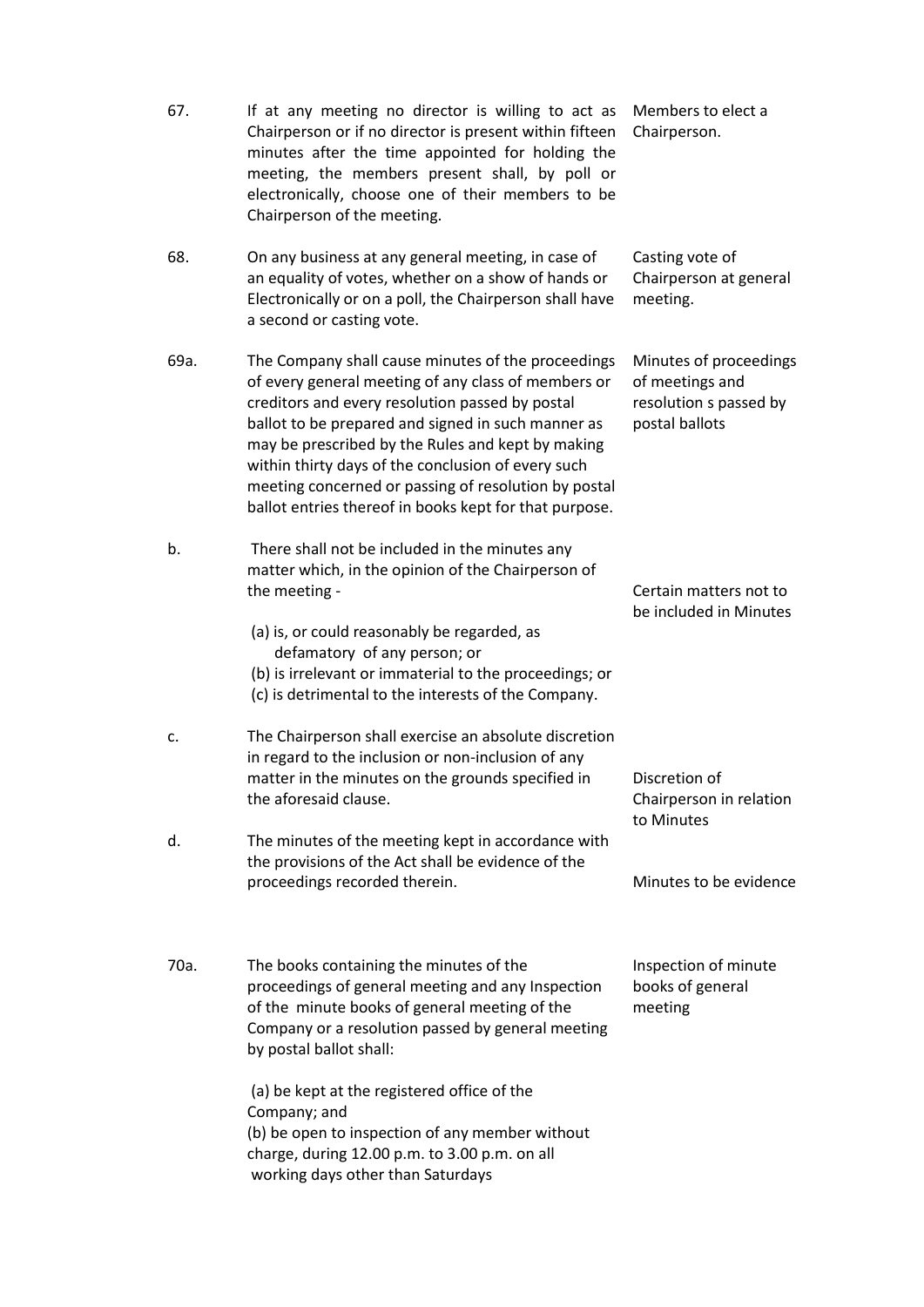| b.   | Any member shall be entitled to be furnished, within<br>the time prescribed by the Act, after he has made a<br>request in writing in that behalf to the Company and<br>on payment of such fees as may be fixed by the<br>Board, with a copy of any minutes referred to in<br>clause (1) above, Provided that a member who<br>has made a request for provision of a soft copy of<br>the minutes of any previous general meeting held<br>during the period immediately preceding three<br>financial years, shall be entitled to be furnished with<br>the same free of cost. | Members may obtain<br>copy of minutes.                  |
|------|---------------------------------------------------------------------------------------------------------------------------------------------------------------------------------------------------------------------------------------------------------------------------------------------------------------------------------------------------------------------------------------------------------------------------------------------------------------------------------------------------------------------------------------------------------------------------|---------------------------------------------------------|
| 71.  | The Board, and also any person(s) authorised by it,<br>may take any action before the commencement of<br>any general meeting, or any meeting of a class of<br>members in the Company, which they may think fit<br>to ensure the security of the meeting, the safety of<br>people attending the meeting, and the future<br>orderly conduct of the meeting. Any decision made<br>in good faith under this Article shall be final, and<br>rights to attend and Participate in the meeting<br>concerned shall be subject to such decision.                                    | Powers to arrange<br>security at meetings               |
| 72a. | Adjournment of meeting<br>The Chairperson may, suomotu, adjourn the meeting<br>from time to time from place to place.                                                                                                                                                                                                                                                                                                                                                                                                                                                     | Chairperson may<br>adjourn the meeting.                 |
| b.   | No business shall be transacted at any adjourned<br>meeting other than the business left unfinished at<br>the meeting from which the adjournment took<br>place.                                                                                                                                                                                                                                                                                                                                                                                                           | Business at adjourned<br>meeting.                       |
| c.   | When a meeting is adjourned for thirty days or<br>more, notice of the adjourned meeting shall be given<br>as in the case of an original meeting.                                                                                                                                                                                                                                                                                                                                                                                                                          | Notice of adjourned<br>meeting.                         |
| d.   | Save as aforesaid, and save as provided in the Act, it<br>shall not be necessary to give any notice of an<br>adjournment or of the business to be transacted at<br>an adjourned meeting.                                                                                                                                                                                                                                                                                                                                                                                  | Notice of adjourned<br>meeting not required             |
|      | <b>Voting Rights</b>                                                                                                                                                                                                                                                                                                                                                                                                                                                                                                                                                      |                                                         |
| 73.  | Subject to any rights or restrictions for the time<br>being attached to any class or classes of shares -<br>(a) on a show of hands, every member present in<br>person shall have one vote; and<br>b) on a poll, the voting rights of members shall be in<br>proportion to his share in the paid-up equity share<br>capital of the company.                                                                                                                                                                                                                                | Entitlement to vote on<br>show of hands and on<br>poll. |
| 74.  | A member may exercise his vote at a meeting by<br>electronic means in accordance with the Act and                                                                                                                                                                                                                                                                                                                                                                                                                                                                         | Voting through<br>electronic means.                     |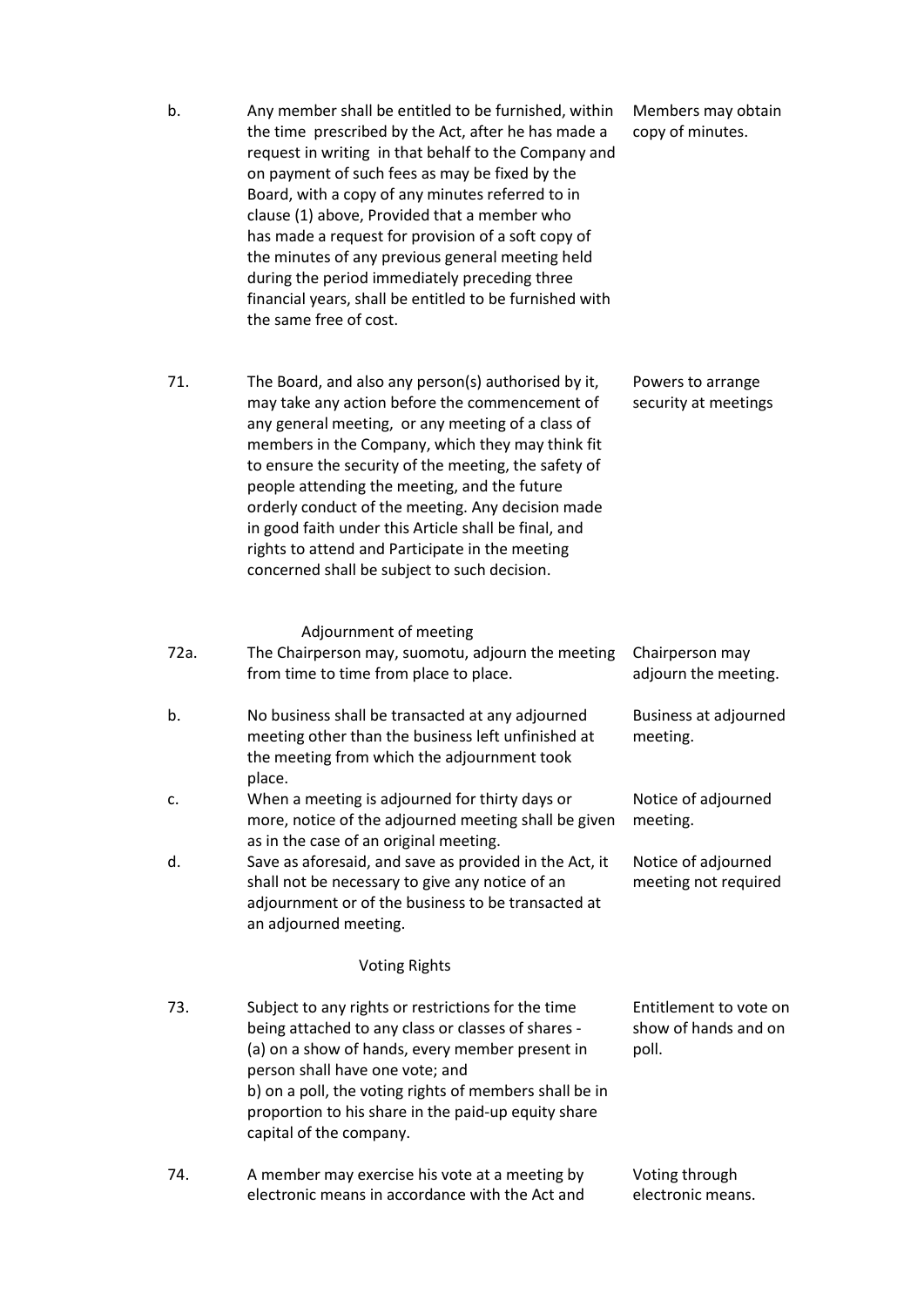shall vote only once.

members.

- 75a. b. In the case of joint holders, the vote of the senior who tenders a vote, whether in person or by proxy, shall be accepted to the exclusion of the votes of the other joint holders. For this purpose, seniority shall be determined by the order in which the names stand in the register of Vote of joint-holders Seniority of names
- 76. A member of unsound mind, or in respect of whom an order has been made by any court having jurisdiction in lunacy, may vote, whether on a show of hands or on a poll, by his committee or other legal guardian, and any such committee or guardian may, on a poll, vote by proxy. If any member be a minor, the vote in respect of his share or shares shall be by his guardian or any one of his guardians.
- 77. Subject to the provisions of the Act and other provisions of these Articles, any person entitled under the Transmission Clause to any shares may vote at any general meeting in respect thereof as if he was the registered holder of such shares, provided that at least 48 (forty eight) hours before the time of holding the meeting or adjourned meeting, as the case may be, at which he proposes to vote, he shall duly satisfy the Board of his right to such shares unless the Board shall have previously admitted his right to vote at such meeting in respect thereof.
- 78. Any business other than that upon which a poll has been demanded may be proceeded with, pending the taking of the poll.
- `79. No member shall be entitled to vote at any general meeting unless all calls or other sums presently payable by him in respect of shares in the Company have been paid or in regard to which the Company has exercised any right of lien.
- 80. A member is not prohibited from exercising his voting on the ground that he has not held his share or other interest in the Company for any specified period preceding the date on which the vote is taken, or on any other ground not being a ground set out in the preceding Article.
- 81. Any member whose name is entered in the register of members of the Company shall enjoy the same rights and be subject to the same liabilities as all other members of the same class.

How members non compos mentis and minor may vote.

Votes in respect of shares of deceased or insolvent members, etc.

Business may proceed pending poll.

Restriction of Voting Rights.

Restriction on exercise of voting rights in other cases to be void.

Equal rights of members.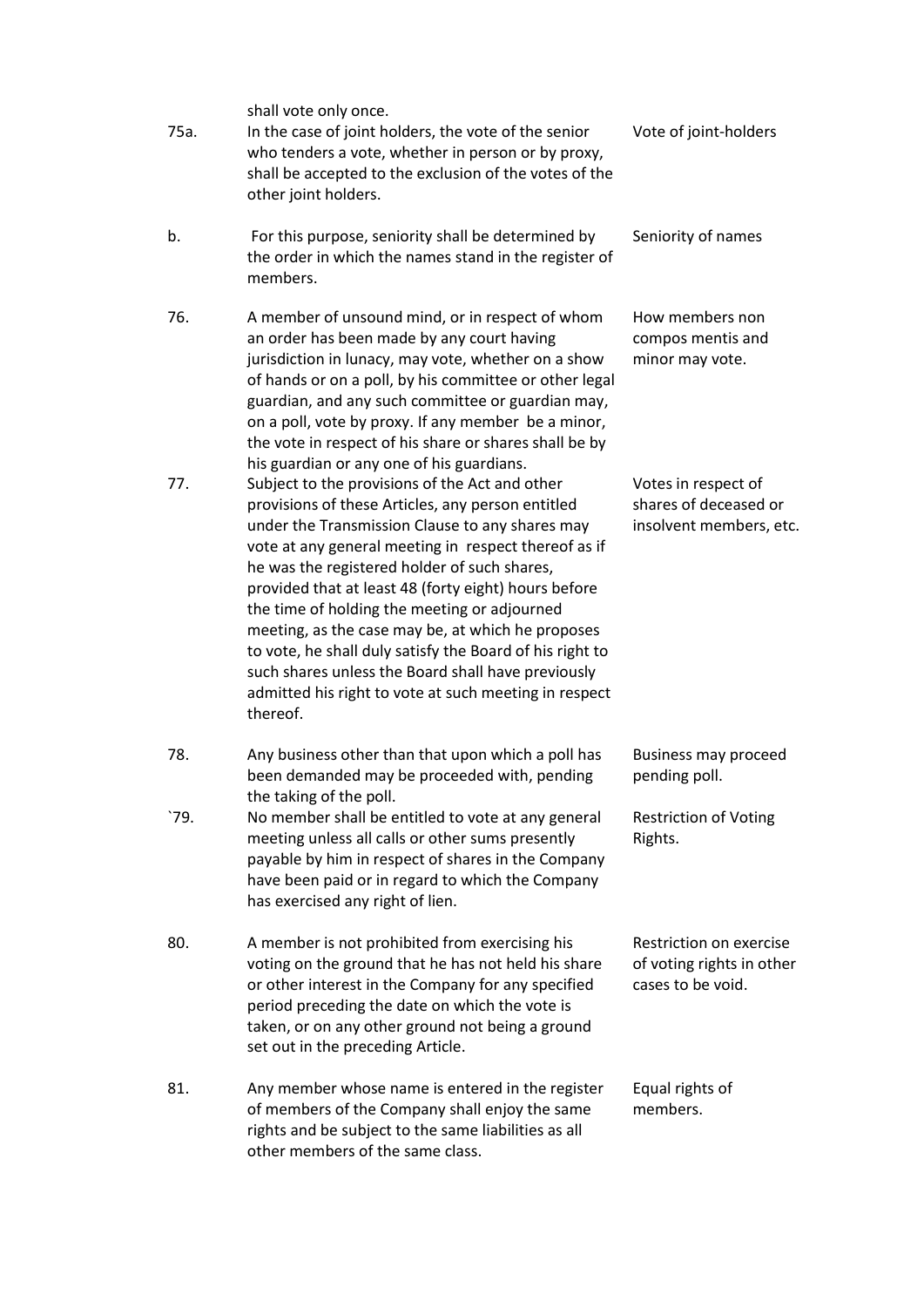|      | Proxy                                                                                                                                                                                                                                                                                                                                                                                                                                                                        |                                                                  |
|------|------------------------------------------------------------------------------------------------------------------------------------------------------------------------------------------------------------------------------------------------------------------------------------------------------------------------------------------------------------------------------------------------------------------------------------------------------------------------------|------------------------------------------------------------------|
| 82a. | Any member entitled to attend and vote at a general<br>meeting may do so either personally or through his<br>constituted attorney or through another person as a<br>proxy on his behalf, for that meeting.                                                                                                                                                                                                                                                                   | Member may vote in<br>person or otherwise.                       |
| b.   | The instrument appointing a proxy and the power-<br>of-attorney or other authority, if any, under which it<br>is signed or a notarised copy of that power or<br>authority, shall be deposited at the registered office<br>of the Company not less than 48 hours before the<br>time for holding the meeting or adjourned meeting<br>at which the person named in the instrument<br>proposes to vote, and in default the instrument of<br>proxy shall not be treated as valid. | Proxies when to be<br>deposited.                                 |
| 83.  | As instrument appointing a proxy shall be in the<br>form as prescribed in the Rules.                                                                                                                                                                                                                                                                                                                                                                                         | Form of proxy.                                                   |
| 84.  | A vote given in accordance with the terms of an<br>instrument of proxy shall be valid, notwithstanding<br>the previous death or insanity of the principal or the<br>revocation of the proxy or of the authority under<br>which the proxy was executed, or the transfer of the<br>shares in respect of which the proxy is given:                                                                                                                                              | Proxy to be vaild<br>notwithstanding death<br>of the principal.  |
|      | Provided that no intimation in writing of such death,<br>insanity, revocation or transfer shall have been<br>received by the Company at its office before the<br>commencement of the meeting or adjourned<br>meeting at which the proxy is used.                                                                                                                                                                                                                             |                                                                  |
|      | <b>Board of Directors</b>                                                                                                                                                                                                                                                                                                                                                                                                                                                    |                                                                  |
| 85.  | Unless otherwise determined by the company in<br>general meeting, the number of directors shall not<br>be less than 3 (three) and shall not be more than<br>(fourteen).                                                                                                                                                                                                                                                                                                      | <b>Board of Directors</b>                                        |
| 86a. | ShriDalbirChhibbar shall be a director not be liable to<br>retire by rotation. The Board shall have the power to<br>determine the directors whose period of office is or<br>is not liable to determination by retirement of<br>directors by rotation.                                                                                                                                                                                                                        | Directors not liable to<br>retire by rotation.                   |
| b.   | The same individual may, at the same time, be<br>appointed as the chairperson of the Company as<br>well as the Managing Director or Chief Executive                                                                                                                                                                                                                                                                                                                          | Same individual may be<br>Chairperson and<br>Managing Director / |

Chief Executive Officer

Officer of the Company.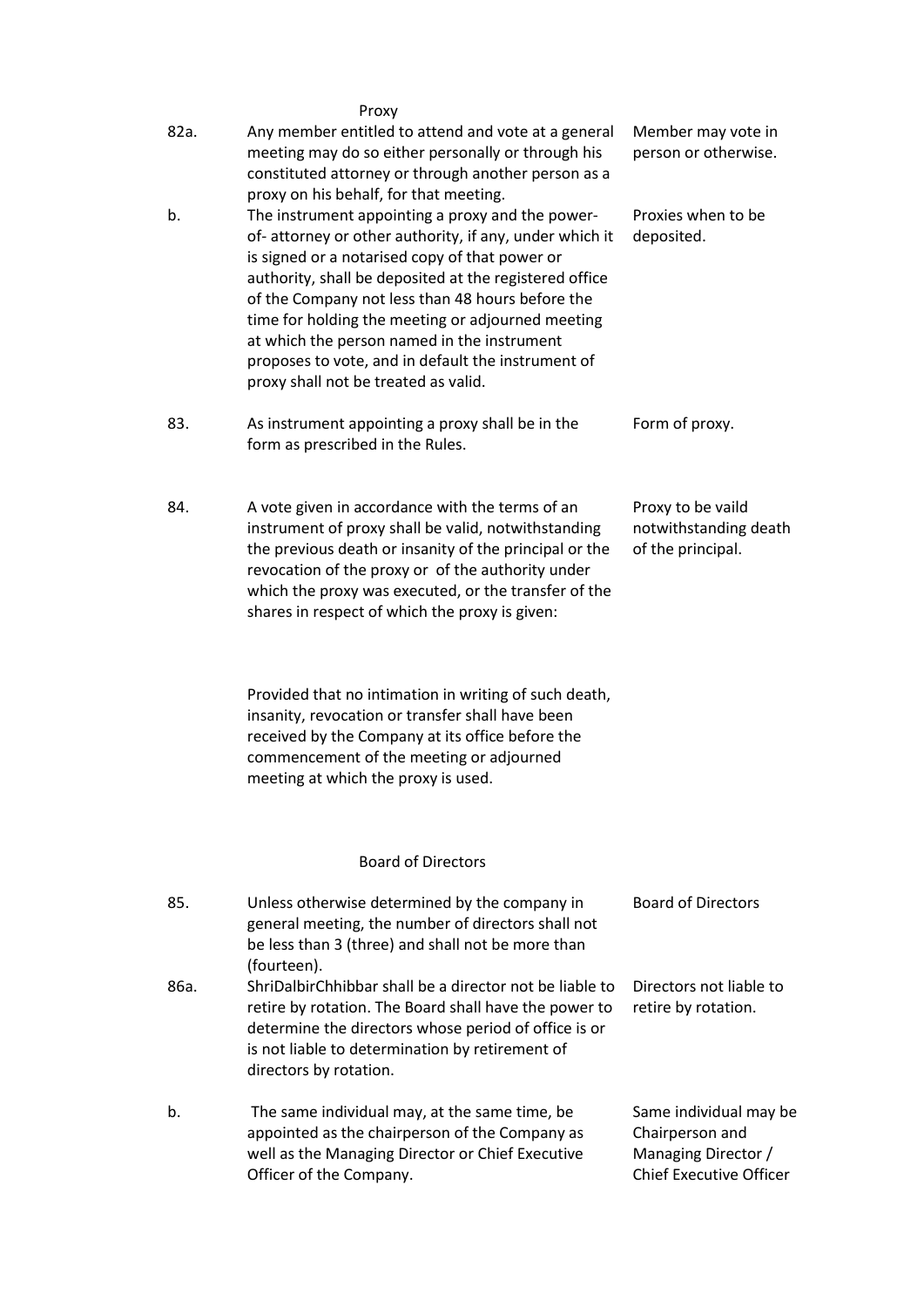| 87a. | The remuneration of the directors shall, in so far as it<br>consists of a monthly payment, be deemed to accrue<br>from day-to-day.                                                                                                                                                                                                                                                        | Remuneration of<br>directors                   |
|------|-------------------------------------------------------------------------------------------------------------------------------------------------------------------------------------------------------------------------------------------------------------------------------------------------------------------------------------------------------------------------------------------|------------------------------------------------|
| b.   | The remuneration payable to the directors,<br>including any managing or whole-time director or<br>manager, if any, shall be determined in accordance<br>with and subject to the provisions of the Act by an<br>ordinary resolution passed by the Company in<br>general meeting.                                                                                                           | Remuneration to<br>require members<br>consent. |
| c.   | In addition to the remuneration payable to them in<br>pursuance of the Act, the directors may be paid all<br>travelling, hotel and other expenses properly<br>incurred by them-<br>(a) in attending and returning from meetings<br>of the Board of Directors or any committee thereof<br>or general meetings of the Company; or<br>(b) in connection with the business of the<br>Company. | Travelling and other<br>expenses               |
| 88.  | All cheques, promissory notes, drafts, hundis, bills of<br>exchange and other negotiable instruments, and all<br>receipts for monies paid to the Company, shall be<br>signed, drawn, accepted, endorsed, or otherwise<br>executed, as the case may be, by such person and in<br>such manner as the Board shall from time to time by<br>resolution determine.                              | Execution of negotiable<br>instruments.        |
| 89a. | Subject to the provisions of the Act, the Board shall<br>have power at any time, and from time to time, to<br>appoint a person as an additional director, provided<br>the number of the directors and additional directors<br>together shall not at any time exceed the maximum<br>strength fixed for the Board by<br>the Articles.                                                       | Appointment of<br>additional directors         |
| b.   | Such person shall hold office only up to the date of<br>the next annual general meeting of the Company but<br>shall be eligible for appointment by the Company as                                                                                                                                                                                                                         | Duration of office of<br>additional director   |

a director at that meeting subject to the provisions

of the Act.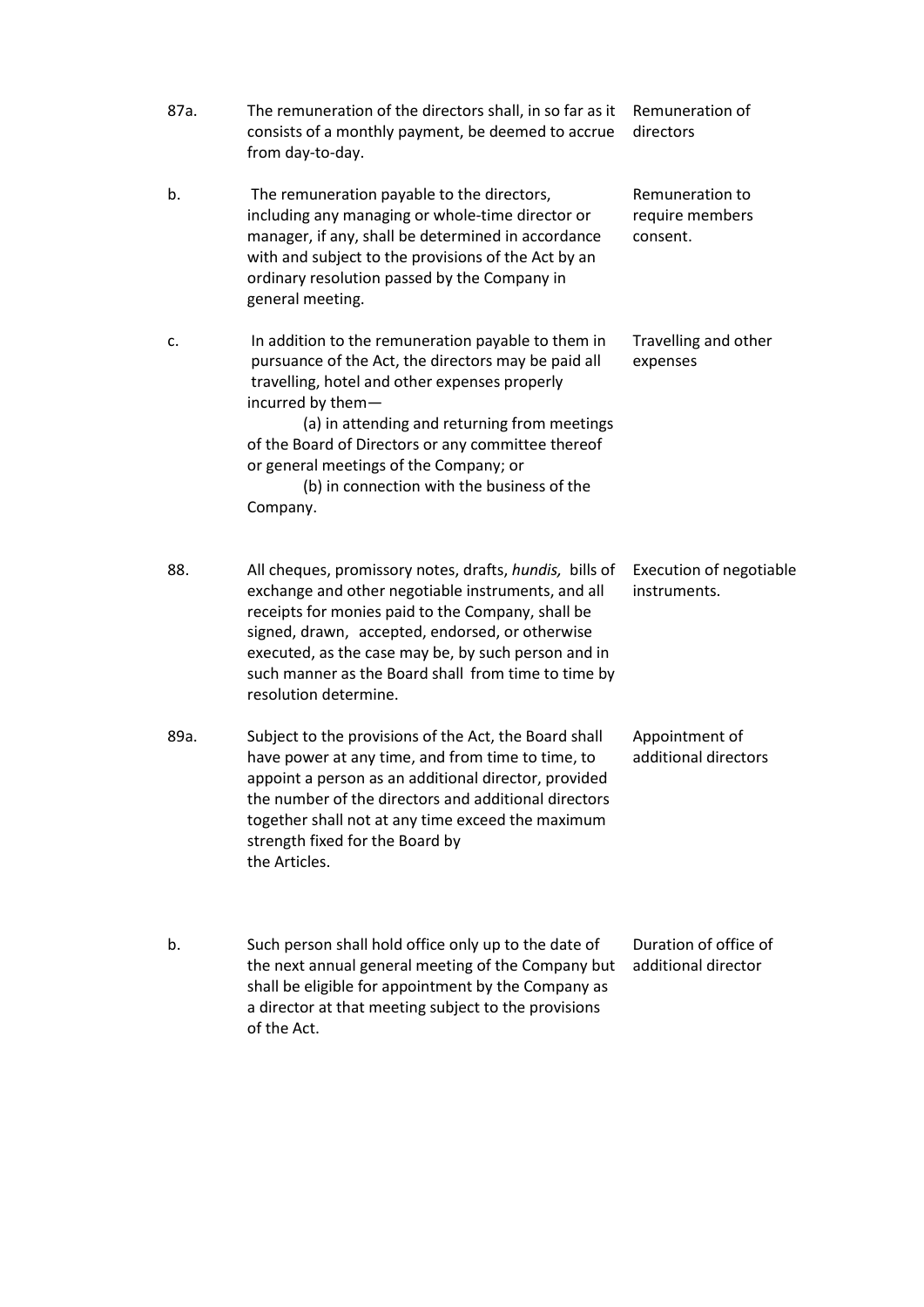- 90a. The Board may appoint an alternate director to act for a director (hereinafter in this Article called "the Original Director") during his absence for a period of not less than three months from India. No person shall be appointed as an alternate director for an independent director unless he is qualified to be appointed as an independent director under the provisions of the Act. Appointment of
- b. An alternate director shall not hold office for a period of alternate longer than that permissible to the Original Director in whose place he has been appointed and shall vacate the office if and when the Original Director returns to India.
- c. If the term of office of the Original Director is determined before he returns to India the automatic reappointment of retiring directors in default of another appointment shall apply to the Original Director and not to the alternate director.
- 91a. If the office of any director appointed by the Company in general meeting is vacated before his term of office expires in the normal course, the resulting casual vacancy may, be filled by the Board of Directors at a meeting of the Board.
- b. The director so appointed shall hold office only upto the date upto which the director in whose place he is appointed would have held office if it had not been vacated

## Powers of the Board

92. The management of the business of the Company shall be vested in the Board and the Board may exercise all such powers, and do all such acts and things, as the Company is by the memorandum of association or otherwise authorized to exercise and do, and, not hereby or by the statue or otherwise directed or required to be exercised or done by the Company in general meeting but subject nevertheless to the provisions of the Act and other laws and of the memorandum of association and these Articles and to any regulations, not being inconsistent with the memorandum of association and these Articles or the Act, from time to time made by the Company in general meeting provided that no such regulation shall invalidate any prior act of the Board which would have been valid if such regulation had not been made.

alternate director.

Duration of office director

Re-appointment provisions applicable to original director.

Appointment of director to fill a casual vacancy

Duration of office of Director appointed to fill casual vacancy.

General powers of the Company vested in Board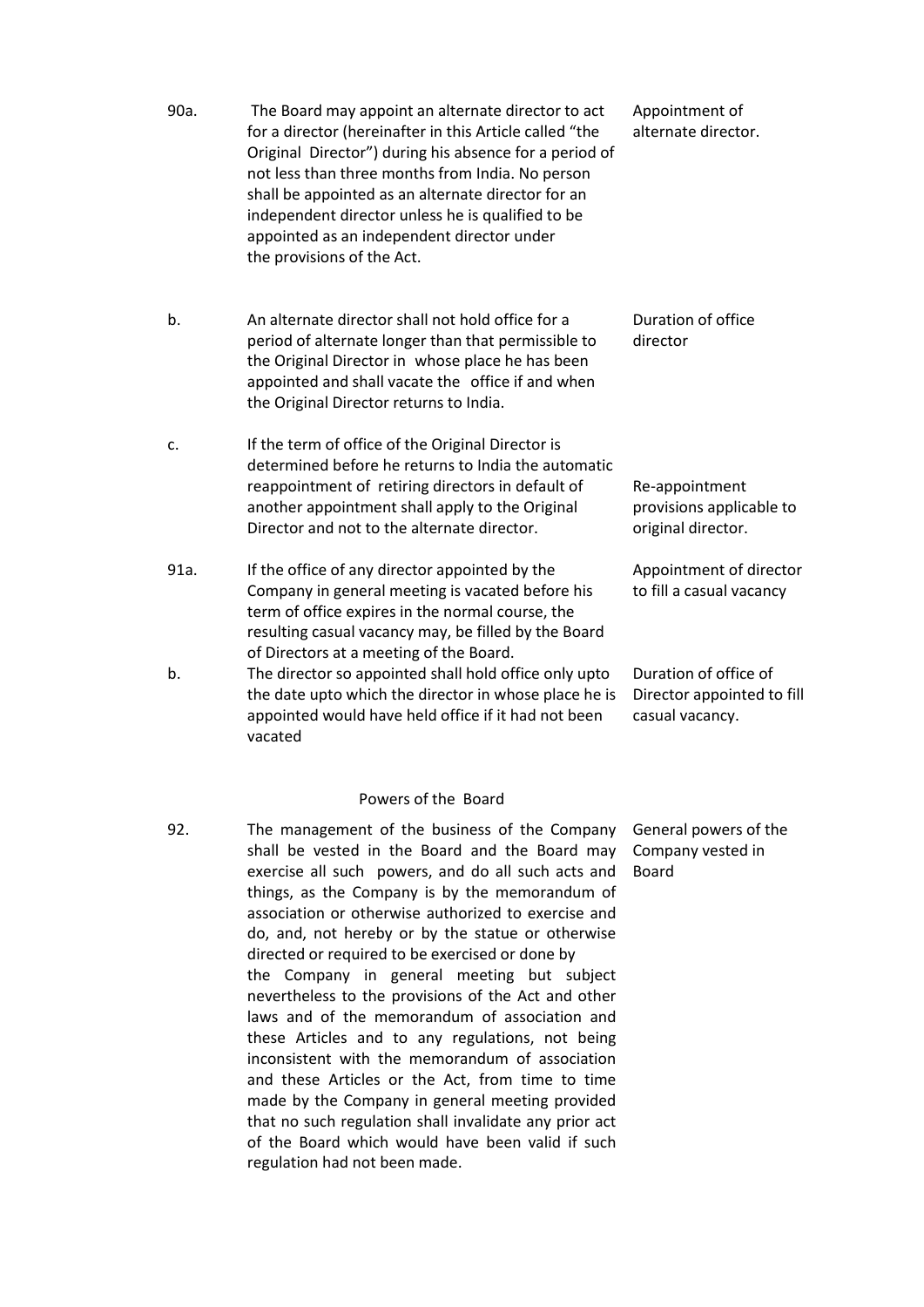# Proceedings of the Board.

| 93a. | The Board of Directors may meet for the conduct of<br>adjourn<br>and otherwise<br>regulate<br>business,<br>its<br>meetings, as it thinks fit.                                                                                                                                                                                                                                                                             | When meeting to be<br>convened                              |
|------|---------------------------------------------------------------------------------------------------------------------------------------------------------------------------------------------------------------------------------------------------------------------------------------------------------------------------------------------------------------------------------------------------------------------------|-------------------------------------------------------------|
| b.   | The Chairperson or any one Director with the<br>previous consent of the Chairperson may, or the<br>company secretary on the direction of the<br>Chairperson or Managing Director shall, at any time,<br>summon a meeting of the Board.                                                                                                                                                                                    | Who may summon<br>Board meeting                             |
| c.   | The quorum for a Board meeting shall be as<br>provided in the Act.                                                                                                                                                                                                                                                                                                                                                        | Quorum for Board<br><b>Meetings</b>                         |
| d.   | The participation of directors in a meeting of the<br>Board may be either in person or through video<br>conferencing or audio visual<br>means<br>or<br>teleconferencing, as may be prescribed by<br>the Rules or permitted under law.                                                                                                                                                                                     | Participation at Board<br><b>Meetings</b>                   |
| 94a. | Save as otherwise expressly provided in the Act,<br>questions arising at any meeting of the Board shall<br>be decide by a majority                                                                                                                                                                                                                                                                                        | <b>Questions at Board</b><br>meeting how decided            |
| b.   | In case of an equality of votes, the Chairperson of<br>the Board, if any, shall have a second or casting vote.                                                                                                                                                                                                                                                                                                            | Casting vote of<br>Chairperson at Board<br>meeting.         |
| 95.  | The continuing directors may act notwithstanding<br>any vacancy in the Board; but, if and so long as their<br>number is reduced below the quorum fixed by the<br>Act for a meeting of the Board, the continuing<br>directors or director may act for the purpose of<br>increasing the number of directors to that fixed for<br>the quorum, or of summoning a general meeting<br>of the Company, but for no other purpose. | Directors not to act<br>when numbers fall<br>below minimum. |
| 96a. | The Chairperson of the company shall be the<br>chairperson at the meetings of the Board. In his<br>absence, the board may elect a chairperson of its<br>meeting and determine the period for which he has<br>to hold to the office as Chairperson.                                                                                                                                                                        | Who to preside at<br>meetings of the board                  |
| b.   | If no such Chairperson is elected, or if at any meeting<br>the Chairperson is not present within fifteen minutes<br>after the time appointed for holding the meeting,<br>the directors present may choose one of their<br>number to be chairperson of the meeting.                                                                                                                                                        | Directors to elect a<br>Chairperson.                        |
| 97a. | The Board may, subject to provision of the Act,<br>delegate any of its powers to Committees consisting<br>of such member or members of its body as it thinks<br>fit.                                                                                                                                                                                                                                                      | Delegation of powers                                        |
| b.   | Any committee so formed shall, in the exercise of<br>the powers so delegated, conform to any regulations                                                                                                                                                                                                                                                                                                                  | Committee to conform<br>to Board Regulations                |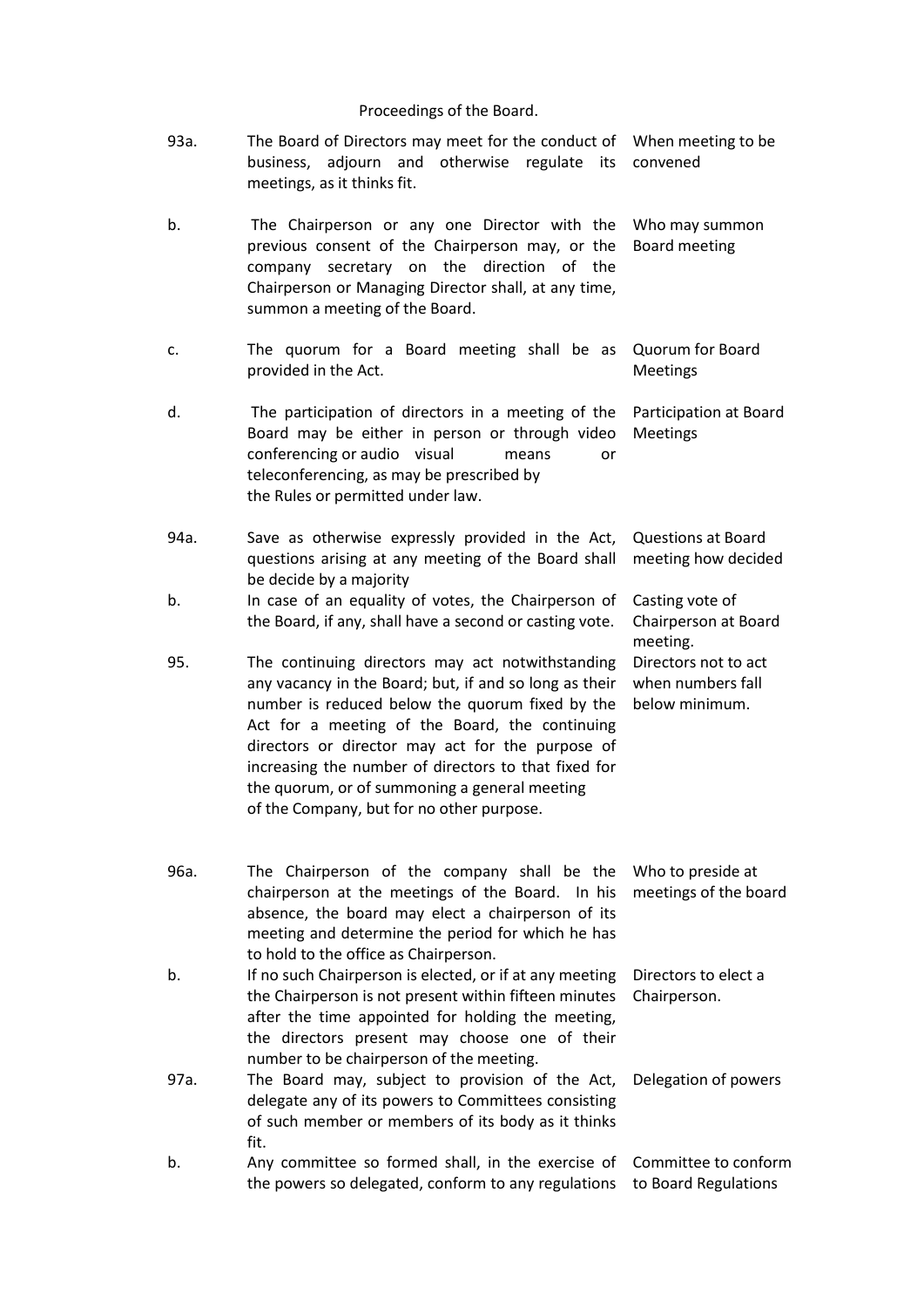that may be imposed on it by board or ACT.

|       | that may be imposed on it by board or ACT.                                                                                                                                                                                                                                                                                                                                                                                                                                                                                                 |                                                                                  |
|-------|--------------------------------------------------------------------------------------------------------------------------------------------------------------------------------------------------------------------------------------------------------------------------------------------------------------------------------------------------------------------------------------------------------------------------------------------------------------------------------------------------------------------------------------------|----------------------------------------------------------------------------------|
| c.    | The participation of directors in a meeting of the<br>committee may be either in person or through video<br>conferencing<br>audio<br>visual<br>or<br>means<br>or<br>teleconferencing as may be prescribed by the rules<br>or permitted law.                                                                                                                                                                                                                                                                                                | Participation at<br>Committee meetings                                           |
| 98a.  | A Committee may elect a Chairperson of its meetings<br>unless the Board, while constituting a Committee,<br>has appointed a Chairperson of such Committee                                                                                                                                                                                                                                                                                                                                                                                  | Chairperson of<br>Committee                                                      |
| b.    | If no such Chairperson is elected, or if at any meeting<br>the Chairperson is not present within fifteen minutes<br>after the time appointed for holding the meeting,<br>the members present may choose one of their<br>members to be Chairperson of the meeting.                                                                                                                                                                                                                                                                          | Who to preside at<br>meetings of committee.                                      |
| 99a.  | A Committee may meet and adjourn as it thinks fit.                                                                                                                                                                                                                                                                                                                                                                                                                                                                                         | Committee to meet                                                                |
| b.    | Questions arising at any meeting of a Committee<br>shall be determined by a majority of votes of the<br>members present.                                                                                                                                                                                                                                                                                                                                                                                                                   | <b>Questions at Committee</b><br>meeting how decided                             |
| c.    | In case of an equality of votes, the Chairperson of<br>the Committee shall have a second or casting vote.                                                                                                                                                                                                                                                                                                                                                                                                                                  | Casting vote of<br>Chairperson at<br>Committee Meeting.                          |
| 100.  | All acts done in any meeting of the Board or of a<br>Committee thereof or by any person acting as a<br>director, shall, notwithstanding that it may be<br>afterwards discovered that there was some defect<br>in the appointment of any one or more of such<br>directors or of any person acting as aforesaid,<br>or that they or any of them were disqualified or that<br>his or their appointment had terminated, be as valid<br>as if every such director or such person had been<br>duly appointed and was qualified to be a director. | Acts of Board or<br>Committee valid<br>notwithstanding defect<br>of appointment. |
| 101a. | Save as otherwise expressly provided in the Act, a<br>resolution in writing, signed, whether manually or by<br>secure electronic mode, by a majority of the<br>members of the Board or of a Committee thereof,<br>for the time being entitled to receive notice of a<br>meeting of the Board or Committee, shall be valid<br>and effective as if it had been passed at a meeting of<br>the Board or Committee, duly convened and held.                                                                                                     | Passing of Resolution by<br>Circulation                                          |
|       |                                                                                                                                                                                                                                                                                                                                                                                                                                                                                                                                            |                                                                                  |

# Chief Executive Officer, Manager, Company Secretary and Chief Financial Officer.

102a. Subject to the provisions of the Act,

A chief executive officer, manager, company secretary and chief financial officer may be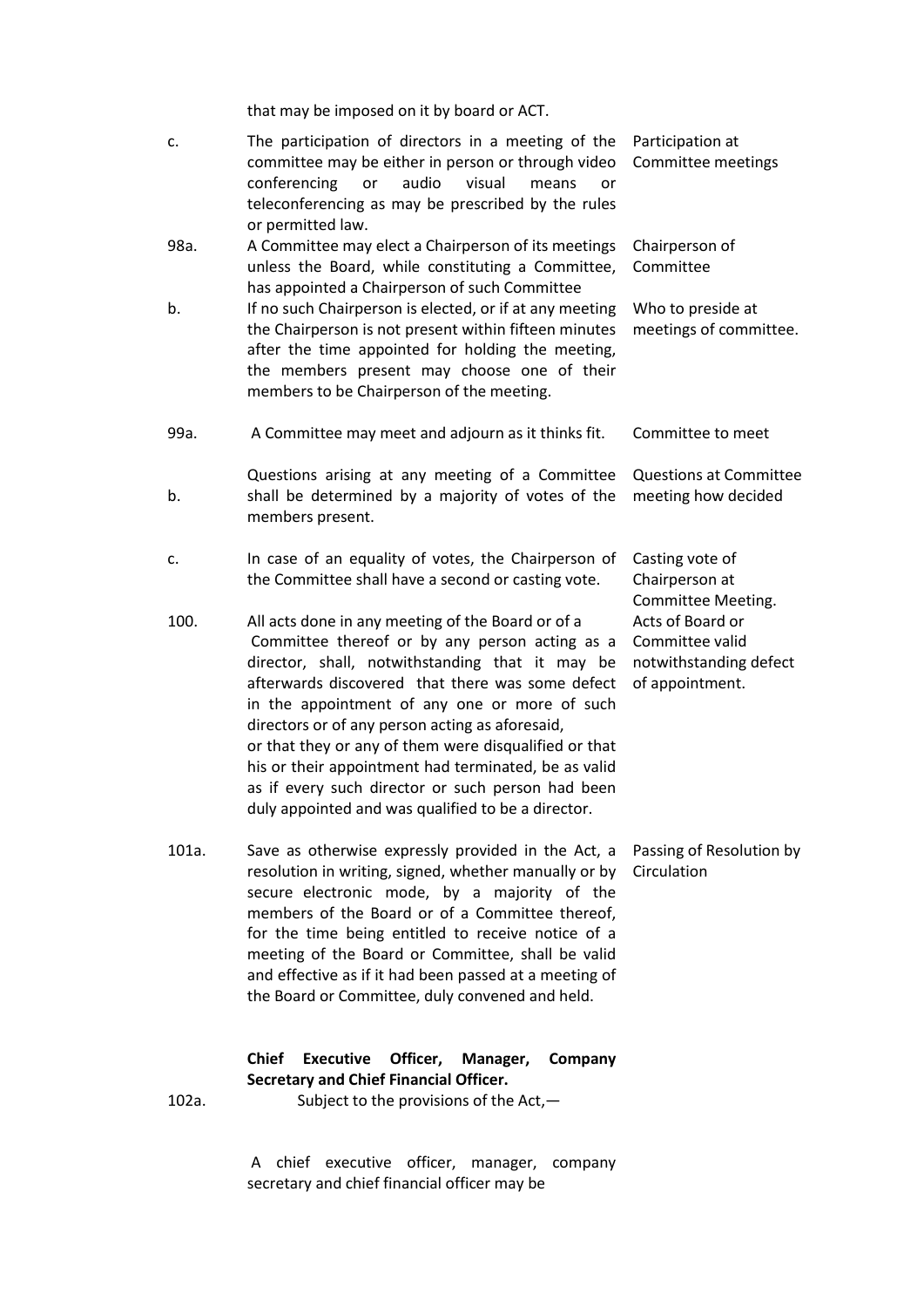appointed by the Board for such term, at such remuneration and upon such conditions as it may think fit; and any chief executive officer, manager, company secretary and chief financial officer so appointed may be removed by means of a resolution of the Board; the Board may appoint one or more Chief executive officers for its multiple businesses.

b. A director may be appointed as chief executive Director may be chief officer, manager, company secretary or chief Executive officer, etc. financial officer.

#### Registers

- 103. The Company shall keep and maintain at its Statutory Registers registered office all statutory registers namely, register of charges, register of members, register of debenture holders, register of any other security holders, the register and index of beneficial owners and annual return, register of loans, guarantees, security and acquisitions, register of investments not held in its own name and register of contracts and arrangements for such duration as the Board may, unless otherwise prescribed, decide, and in such manner and containing such particulars as prescribed by the Act and the Rules. The registers and copies of annual return shall be open for inspection during 12.00 p.m. to 3.00 p.m. on all working days, other than Saturdays, at the registered office of the Company by the persons entitled thereto on payment, where required, of such fees as may be fixed by the Board but not exceeding the limits prescribed by the Rules.
- 104a. The Company may exercise the powers conferred on it by the Act with regard to the keeping of a foreign register; and the Board may (subject to the provisions of the Act) make and vary such Regulations as it may think fit respecting the keeping of any such register. Foreign Register
- b. The foreign register shall be open for inspection and may be closed, and extracts may be taken therefrom and copies thereof may be required, in the same manner, *mutatis mutandis,* as is applicable to the register of members.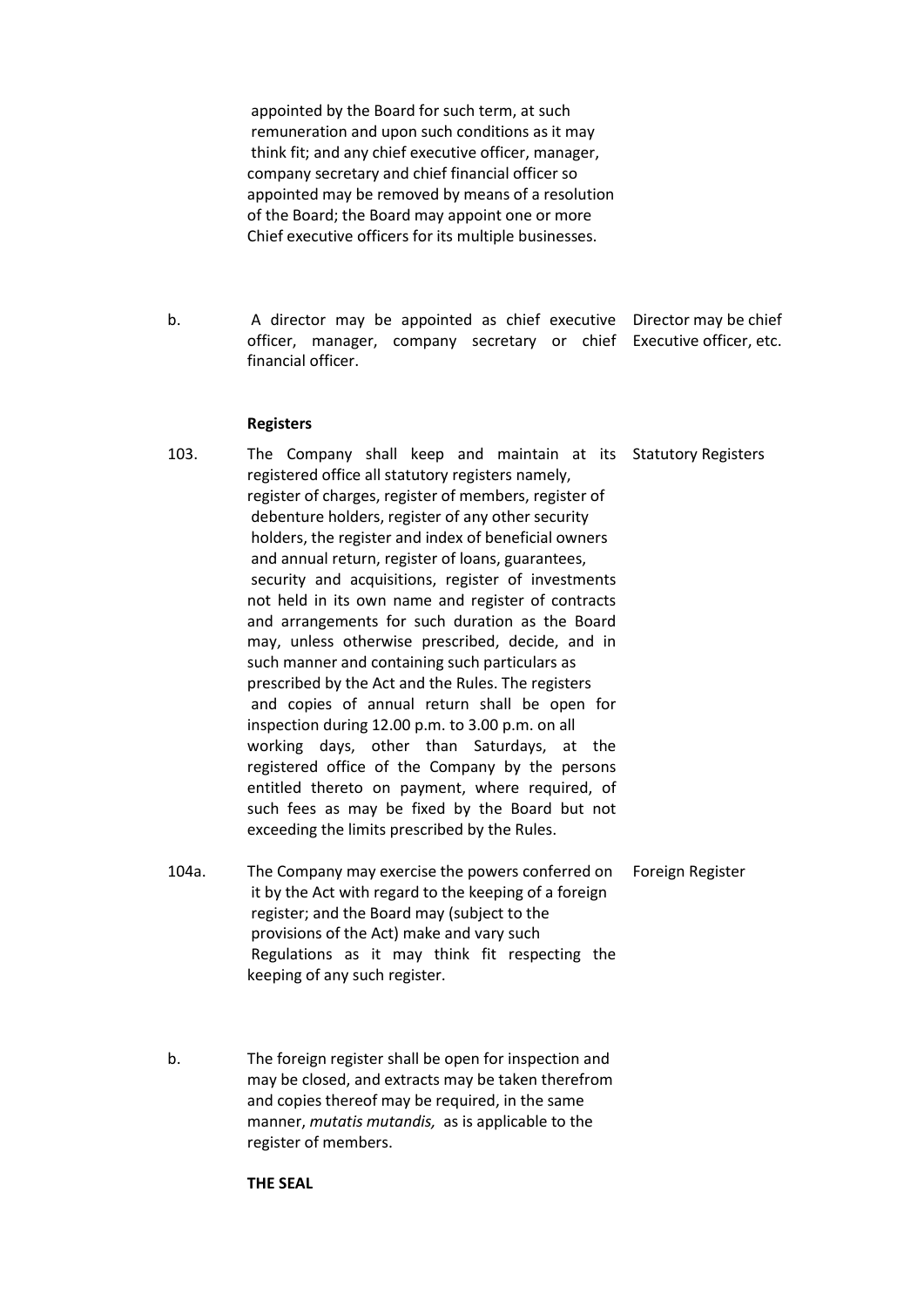- 105a. The Board shall provide for the safe custody of the The seal, its custody and seal.
- b. The seal of the Company shall not be affixed to any instrument except by the authority of a resolution of the Board or of a Committee of the Board authorised by it in that behalf, and except in the presence of at least one director or the manager, if any, or of the secretary or such other person as the Board may appoint for the purpose; and such director or manager or the secretary or other person aforesaid shall sign every instrument to which the seal of the Company is so affixed in their presence.
- use. Affixation of Seal.

 Dividend and Reserve 106. The Company in general meeting may declare dividends, but no dividend shall exceed the amount recommended by the Board but the Company in general meeting may declare a lesser dividend. Company in general meeting may declare dividends. 107. Subject to the provisions of the Act, the Board may from time to time pay to the members such interim dividends of such amount on such class of shares and at such times as it may think fit. Interim Dividends. 108a. The Board may, before recommending any dividend, set aside out of the profits of the Company such paid out of profits. sums as it thinks fit as a reserve or reserves which shall, at the discretion of the Board, be applied for any purpose to which the profits of the Company may be properly applied, including provision for meeting contingencies or for equalising dividends; and pending such application, may, at the like discretion, either be employed in the business of the Company or be invested in such investments (other than shares of the Company) as the Board may, from time to time, think fit. Dividends only to be b. The Board may also carry forward any profits which Carry forward of profits. it may consider necessary not to divide, without setting them aside as reserve. 109a. Subject to the rights of persons, if any, entitled to shares with special rights as to dividends, all dividends shall be declared and paid according to the amounts paid or credited as paid on the shares in respect whereof the dividend is paid, but if and so long as nothing is paid upon any of the shares in the Company, dividends may be declared and paid according to the amounts of the shares Division of profits. b. No amount paid or credited as paid on a share in Payments in Advance.advance of calls shall be treated for the purposes of this Article as paid on the share.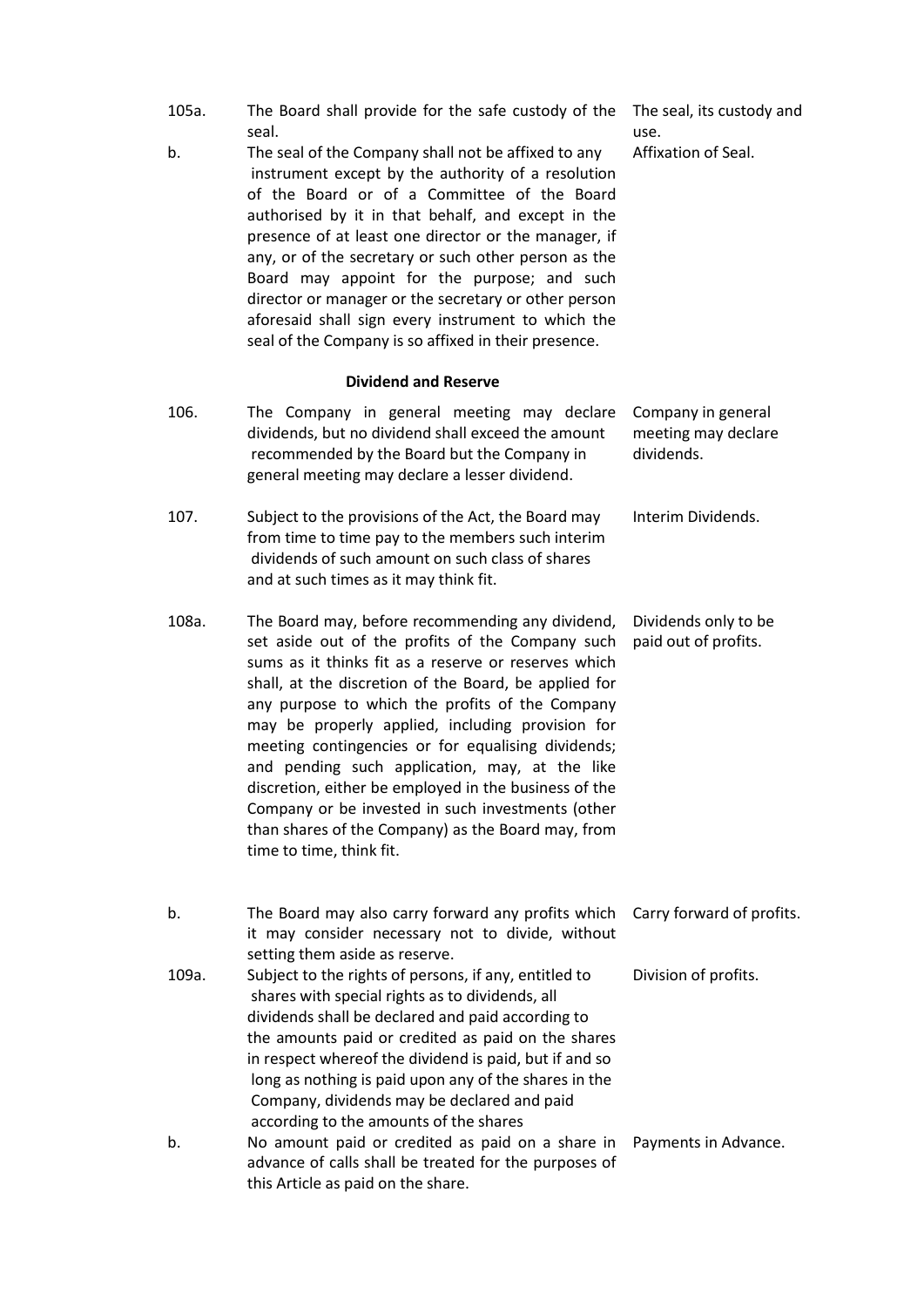| c.    | All dividends shall be apportioned and paid<br>proportionately to the amounts paid or credited as<br>paid on the shares during any portion or portions of<br>the period in respect of which the dividend is paid;<br>but if any share is issued on terms providing that it<br>shall rank for dividend as from a particular date<br>such share shall rank for dividend accordingly.                                                                                        | Dividends to be<br>apportioned.                                                                                             |
|-------|---------------------------------------------------------------------------------------------------------------------------------------------------------------------------------------------------------------------------------------------------------------------------------------------------------------------------------------------------------------------------------------------------------------------------------------------------------------------------|-----------------------------------------------------------------------------------------------------------------------------|
| 110a. | The Board may deduct from any dividend to any<br>member all sums of money, if any, presently<br>payable by him to the Company on account of calls<br>or otherwise in relation to the shares of the<br>Company.                                                                                                                                                                                                                                                            | No member to receive<br>dividend whilst indebted<br>to the company and<br>company's right to<br>reimbursement<br>therefrom. |
| b.    | The Board may retain dividends payable upon<br>shares in respect of which any person is, under the<br>Transmission Clause hereinbefore contained,<br>entitled to become a member, until such person<br>shall become a member in respect of such shares.                                                                                                                                                                                                                   | Retention of Dividends.                                                                                                     |
| 111a. | Any dividend, interest or other monies payable in<br>cash in respect of shares may be paid by electronic<br>mode or by cheque or warrant sent through the<br>post directed to the registered address of the holder<br>or, in the case of joint holders, to the registered<br>address of that one of the joint holders who is first<br>named on the register of members, or to such<br>person and to such address as the holder or joint<br>holders may in writing direct. | Dividend how remitted                                                                                                       |
| b.    | Every such cheque or warrant shall be made payable                                                                                                                                                                                                                                                                                                                                                                                                                        | Instrument of payment.                                                                                                      |
| c.    | to the order of the person to whom it is sent.<br>Payment in any way whatsoever shall be made at<br>the risk of the person entitled to the money paid or<br>to be paid. The Company will not be responsible for<br>a payment which is lost or delayed. The Company<br>will be deemed to having made a payment and<br>received a good discharge for it if a payment using<br>any of the foregoing permissible means is made.                                               | Dividend how remitted.                                                                                                      |
| 112.  | Any one of two or more joint holders of a share may<br>give effective receipts for any dividends, bonuses or<br>other monies payable in respect of such share.                                                                                                                                                                                                                                                                                                            | Receipt of one holder<br>sufficient.                                                                                        |
| 113.  | No dividend shall bear interest against the Company.                                                                                                                                                                                                                                                                                                                                                                                                                      | No interest on<br>dividends.                                                                                                |
| 114.  | The waiver in whole or in part of any dividend on<br>any share by any document (whether or not under<br>seal) shall be effective only if such document is<br>signed by the member (or the person entitled to the<br>share in consequence of the death or bankruptcy of                                                                                                                                                                                                    | Waiver of Dividends.                                                                                                        |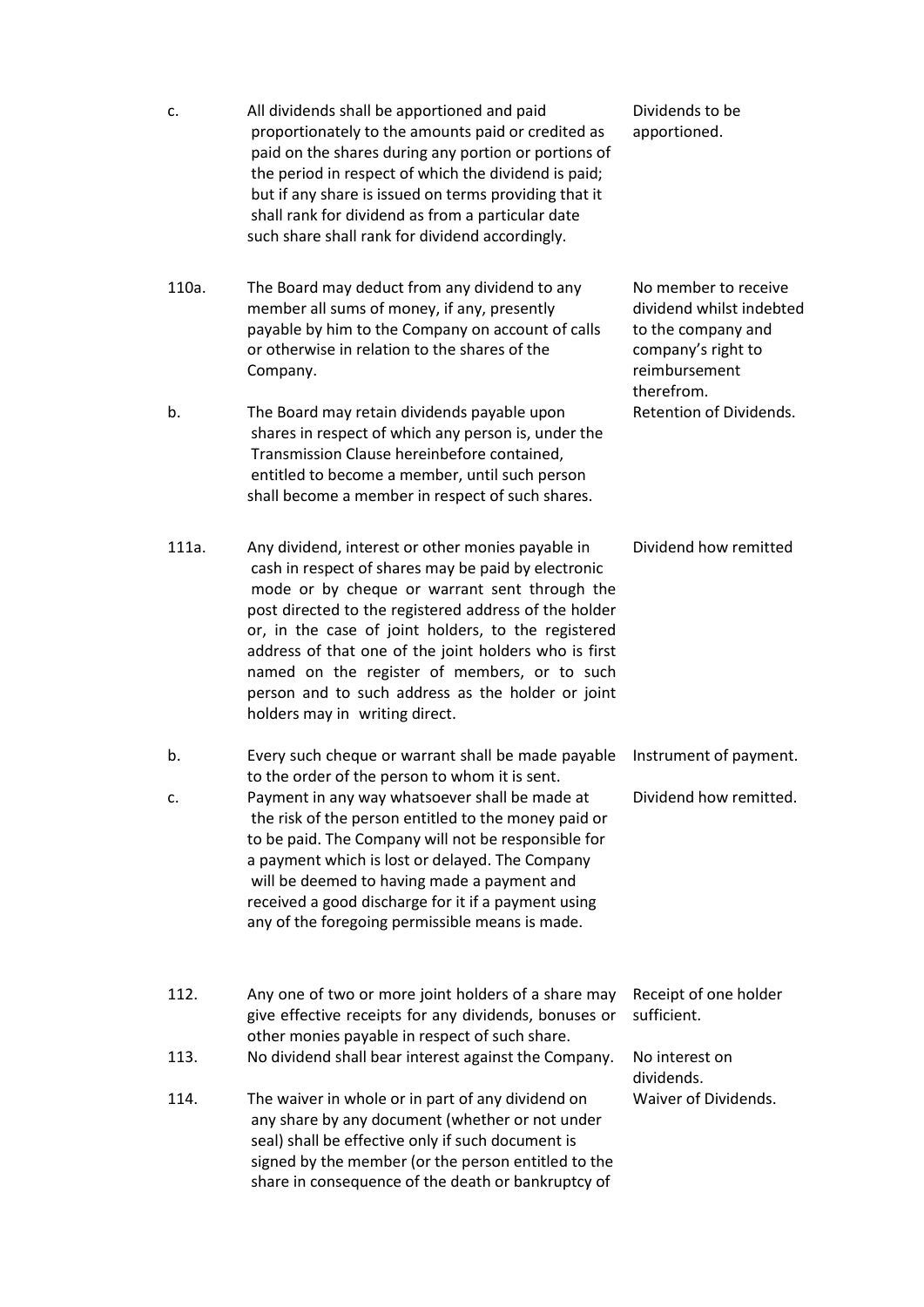the holder) and delivered to the Company and if or to the extent that the same is accepted as such or acted upon by the Board.

## ACCOUNTS

| 115a  | The books of account and books and papers of the<br>Company, or any of them, shall be open to the<br>inspection of directors in accordance with the<br>applicable provisions of the Act and the Rules.                                                                                                                                                                                                                                                                               | Inspection of Directors.                      |
|-------|--------------------------------------------------------------------------------------------------------------------------------------------------------------------------------------------------------------------------------------------------------------------------------------------------------------------------------------------------------------------------------------------------------------------------------------------------------------------------------------|-----------------------------------------------|
| b.    | No member (not being a director) shall have any<br>right of inspecting any books of account or books<br>and papers or document of the Company except as<br>conferred by law or authorised by the Board.                                                                                                                                                                                                                                                                              | Restriction on<br>inspection by members.      |
|       | <b>WINDING UP</b>                                                                                                                                                                                                                                                                                                                                                                                                                                                                    |                                               |
| 116.  | Subject to the applicable provisions of the Act and<br>the Rules made thereunder -<br>(a) If the Company shall be wound up, the liquidator<br>may, with the sanction of a special resolution of the<br>Company and any other sanction required by the<br>Act, divide amongst the members, in specie or kind,<br>the whole or any part of the assets of the Company,<br>whether they shall consist of property of the same<br>kind or not.                                            | Winding up of the<br>company.                 |
|       | (b) For the purpose aforesaid, the liquidator may set<br>such value as he deems fair upon any property to be<br>divided as aforesaid and may determine how such<br>division shall be carried out as between the<br>members or different classes of members.                                                                                                                                                                                                                          |                                               |
|       | (c) The liquidator may, with the like sanction, vest<br>the whole or any part of such assets in trustees upon<br>such trusts for the benefit of the contributories if he<br>considers necessary, but so that no member shall be<br>compelled to accept any shares or other securities<br>whereon there is any liability.                                                                                                                                                             |                                               |
|       | <b>INDEMNITY AND INSURANCE</b>                                                                                                                                                                                                                                                                                                                                                                                                                                                       |                                               |
| 117a. | Subject to the provisions of the Act, every director,<br>managing director, whole-time director, manager,<br>company secretary and other officer of the<br>company shall be indemnified by the Company out<br>of the funds of the Company, to pay all costs, losses<br>and expenses (including travelling expense) which<br>such director, manager, company secretary and<br>officer may incur or become liable for by reason of<br>any contract entered into or act or deed done by | Directors and officers<br>right to indemnity. |